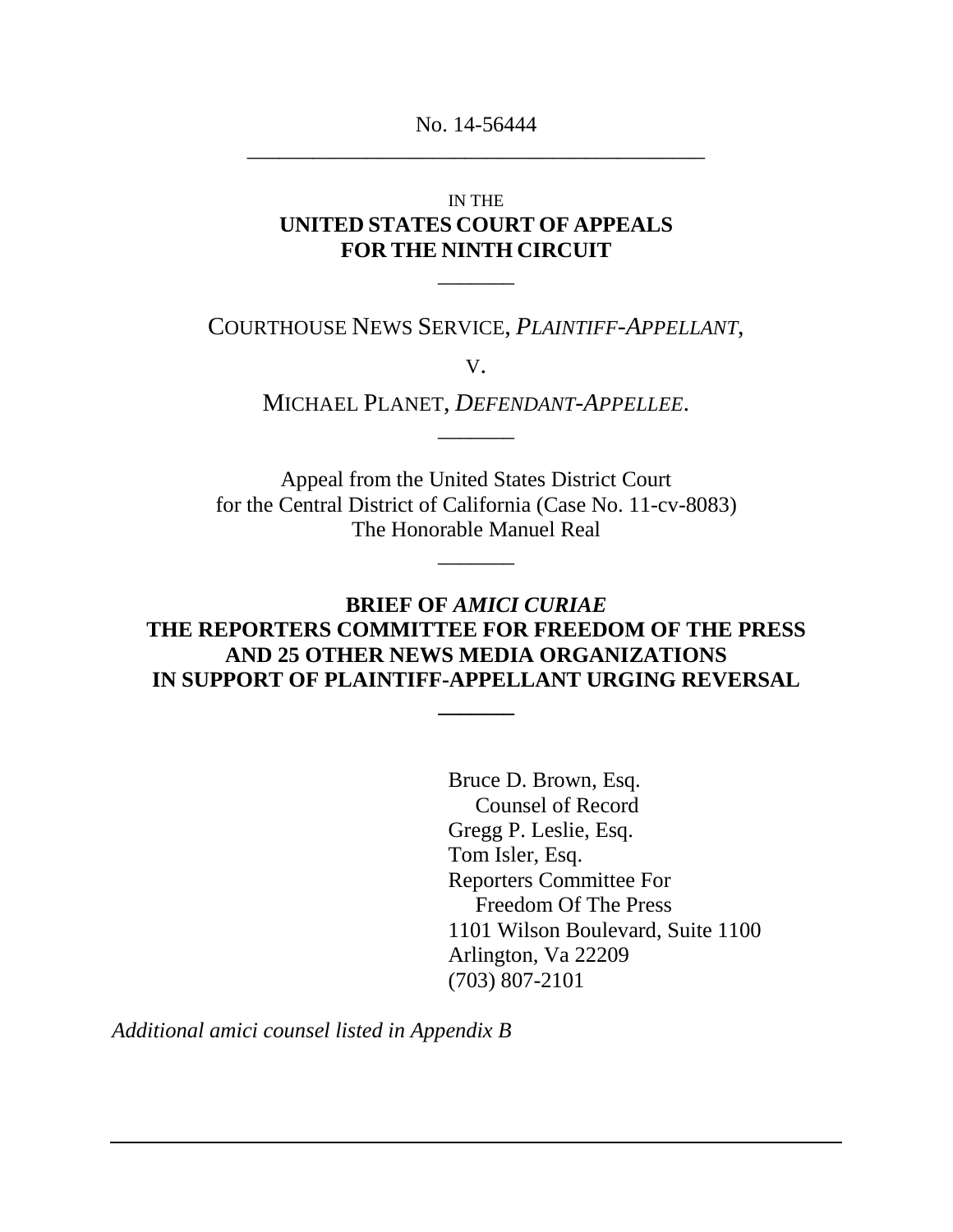#### **CORPORATE DISCLOSURE STATEMENT**

Pursuant to Fed. R. App. P. 26.1 and 29(c)(1), *amici* state that the Reporters Committee for Freedom of the Press is an unincorporated association of reporters and editors with no parent corporation and no stock.

The Reporters Committee for Freedom of the Press is an unincorporated association of reporters and editors with no parent corporation and no stock.

American Society of News Editors is a private, non-stock corporation that has no parent.

The Associated Press is a global news agency organized as a mutual news cooperative under the New York Not-For-Profit Corporation law. It is not publicly traded.

Association of Alternative Newsmedia has no parent corporation and does not issue any stock.

Bloomberg L.P.'s parent corporation is Bloomberg Inc., which is privately held, and no publicly held corporation owns 10% or more of its stock.

Dow Jones is a Delaware corporation with its principal place of business in New York. News Corporation, a publicly held company, is the indirect parent corporation of Dow Jones. Ruby Newco, LLC, a subsidiary of News Corporation and a non-publicly held company, is the direct parent of Dow Jones. No publicly held company directly owns 10% or more of the stock of Dow Jones.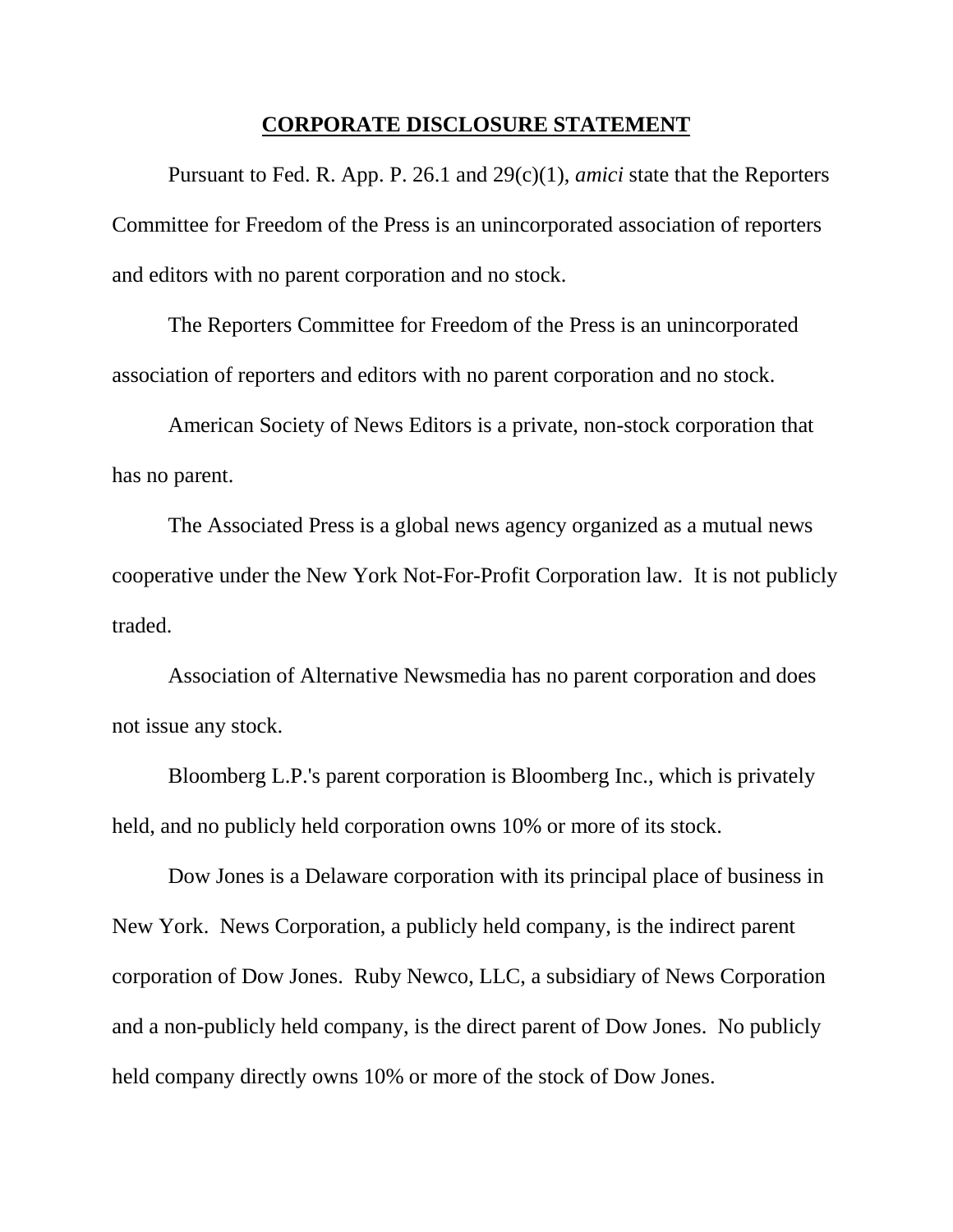The E.W. Scripps Company is a publicly traded company with no parent company. No individual stockholder owns more than 10% of its stock.

First Amendment Coalition is a nonprofit organization with no parent company. It issues no stock and does not own any of the party's or *amicus*' stock.

First Look Media, Inc. is a non-profit non-stock corporation organized under the laws of Delaware. No publicly-held corporation holds an interest of 10% or more in First Look Media, Inc.

Gannett Co., Inc. is a publicly traded company and has no affiliates or subsidiaries that are publicly owned. No publicly held company holds 10% or more of its stock.

Hearst Corporation is privately held and no publicly held corporation owns 10% or more of Hearst Corporation.

Los Angeles Times Communications LLC is a subsidiary of Tribune Publishing Company. Tribune Publishing Company is publicly held. Oaktree Tribune, L.P. owns 10 percent or more of Tribune Publishing Company's stock.

The McClatchy Company is publicly traded on the New York Stock Exchange under the ticker symbol MNI. Contrarius Investment Management Limited owns 10% or more of the common stock of The McClatchy Company.

MediaNews Group, Inc. is a privately held company. No publicly-held company owns ten percent or more of its equity interests.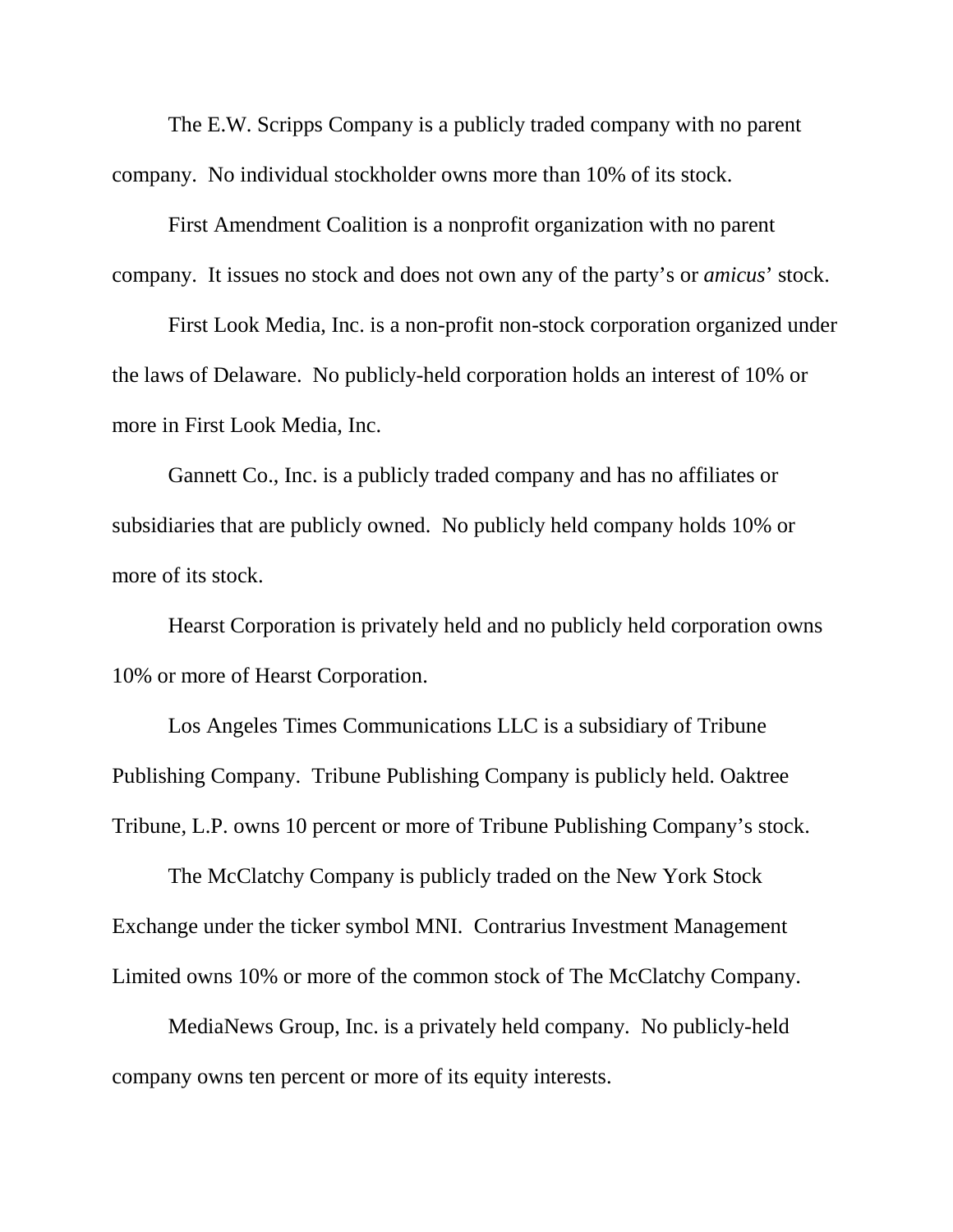National Press Photographers Association is a 501(c)(6) nonprofit organization with no parent company. It issues no stock and does not own any of the party's or amicus' stock.

New England First Amendment Coalition has no parent corporation and no stock.

New England Newspaper and Press Association, Inc. is a non-profit corporation. It has no parent, and no publicly held corporation owns 10% or more of its stock.

The New York Times Company is a publicly traded company and has no affiliates or subsidiaries that are publicly owned. No publicly held company owns 10% or more of its stock.

The New Yorker is a national magazine published by Condé Nast, which is a division of Advance Magazine Publishers Inc. Advance Magazine Publishers Inc., a non-governmental corporate party, is a wholly-owned subsidiary of The Patriot-News Co. One hundred percent of the stock of The Patriot-News Co. is held by Advance Publications, Inc., the shares of which are not publicly traded. There is no publicly held corporation that owns 10% or more of its stock.

News Corporation has no parent company and no publicly held company owns 10% or more of its shares.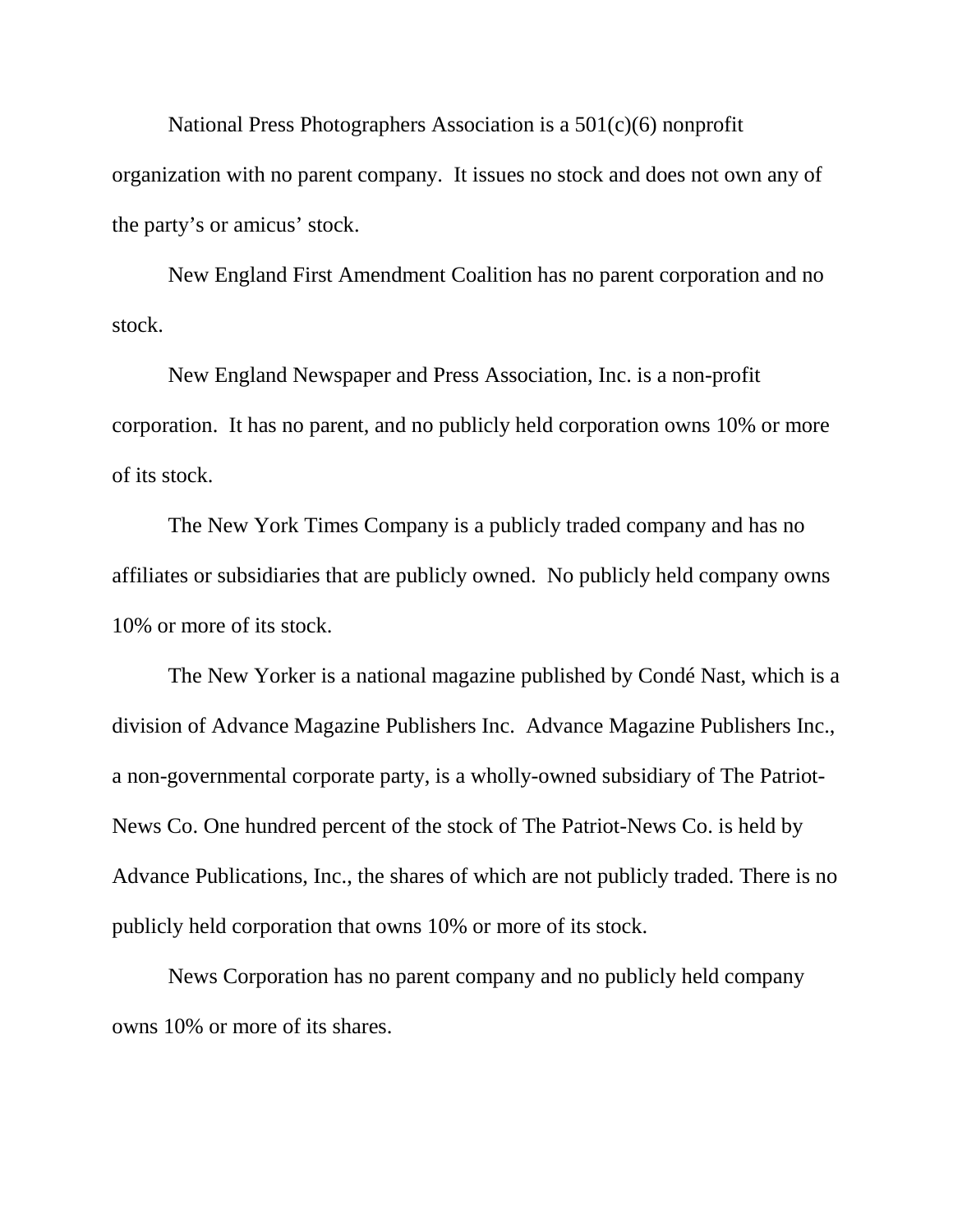The News Guild – CWA is an unincorporated association. It has no parent and issues no stock.

North Jersey Media Group Inc. is a privately held company owned solely by Macromedia Incorporated, also a privately held company.

Online News Association is a not-for-profit organization. It has no parent corporation, and no publicly traded corporation owns 10% or more of its stock.

Radio Television Digital News Association is a nonprofit organization that has no parent company and issues no stock.

The Seattle Times Company: The McClatchy Company owns 49.5% of the voting common stock and 70.6% of the nonvoting common stock of The Seattle Times Company.

Stephens Media LLC is a privately owned company with no affiliates or subsidiaries that are publicly owned.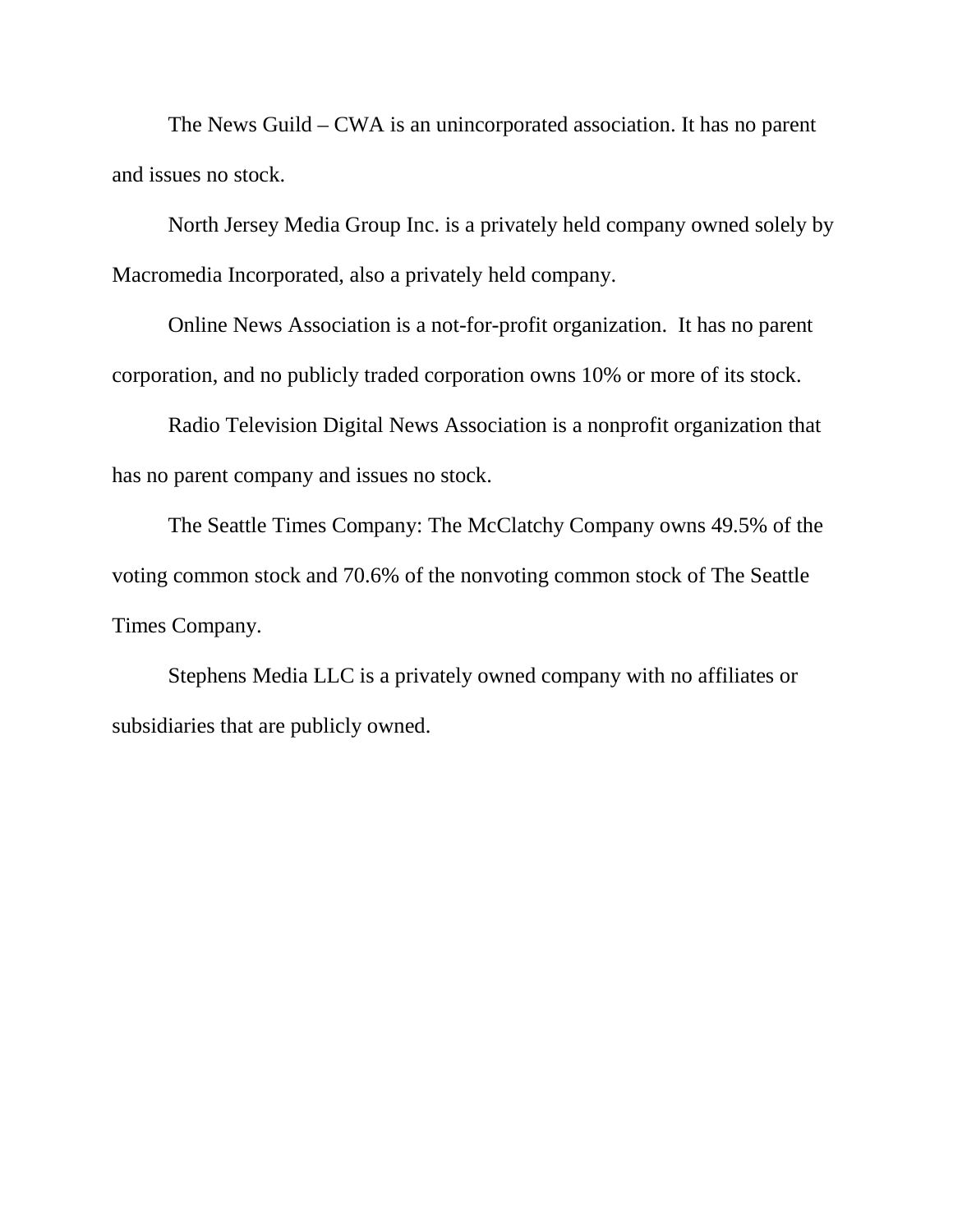# **TABLE OF CONTENTS**

| STATEMENT OF IDENTITY AND INTEREST OF AMICI CURIAE1                                                                                                |  |
|----------------------------------------------------------------------------------------------------------------------------------------------------|--|
|                                                                                                                                                    |  |
|                                                                                                                                                    |  |
|                                                                                                                                                    |  |
|                                                                                                                                                    |  |
| The First Amendment provides a right of access to civil complaints, and<br>I.                                                                      |  |
| The public and the news media benefit from a prompt right of access to<br>П.                                                                       |  |
| Granting same-day access to civil complaints will encourage more<br>A.                                                                             |  |
| Prompt access to civil complaints will contribute to the public's<br><b>B.</b><br>understanding of matters occupying space on the court's docket12 |  |
| A ruling against a prompt right of access will harm the press and<br>$\mathcal{C}$ .                                                               |  |
| III. Even if the right of access is based on the common law, the news media                                                                        |  |
|                                                                                                                                                    |  |
|                                                                                                                                                    |  |
|                                                                                                                                                    |  |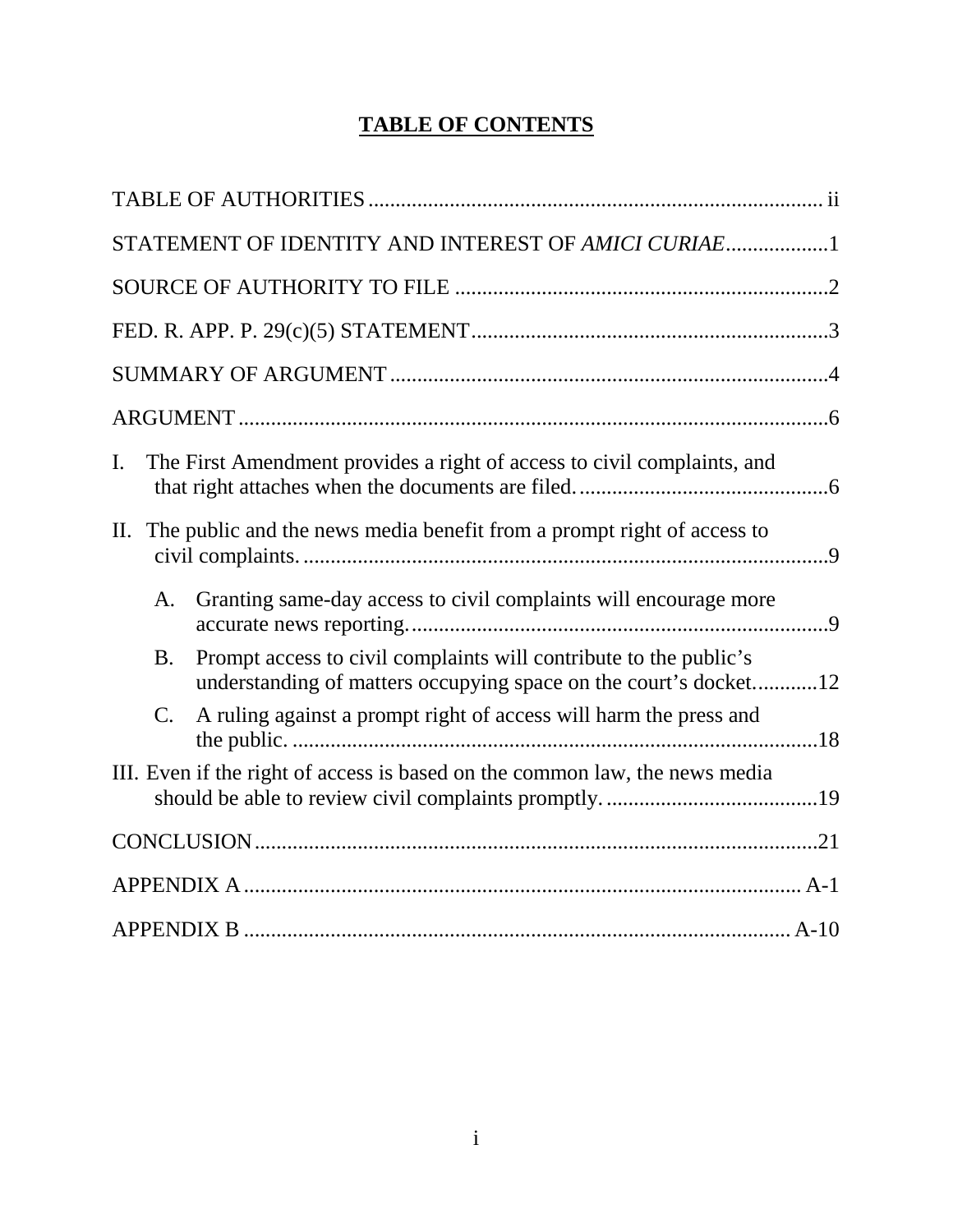# **TABLE OF AUTHORITIES**

## <span id="page-6-0"></span>**Cases**

| Courthouse News Serv. v. Planet, 750 F.3d 776 (9th Cir. 2014)  12, 17, 20            |
|--------------------------------------------------------------------------------------|
|                                                                                      |
| Foltz v. State Farm Mut. Auto. Ins. Co., 331 F.3d 1122 (9th Cir. 2003)19             |
|                                                                                      |
| Grove Fresh Distribs. Inc. v. Everfresh Juice Co., 24 F.3d 893 (7th Cir. 1994) 8, 12 |
|                                                                                      |
| In re Nvidia Corp. Derivative Litig., No. C 06-06110 SBA, 2008 WL 1859067            |
|                                                                                      |
| Kamakana v. City & Cnty. of Honolulu, 447 F.3d 1172 (9th Cir. 2006) 8                |
| Leucadia, Inc. v. Applied Extrusion Techs., Inc., 998 F.2d 157 (3d Cir. 1993)8       |
|                                                                                      |
| McCrary v. Elations Co., LLC, No. EDCV 13-00242 JGB, 2014 WL 1779243                 |
|                                                                                      |
|                                                                                      |
|                                                                                      |
| Rieckborn v. Velti PLC, No. 13-cv-3889-WHO, 2014 WL 4964313 (N.D. Cal. Oct.          |
| United States ex rel. Littlewood v. King Pharm., Inc., 806 F. Supp. 2d 833 (D. Md.   |
|                                                                                      |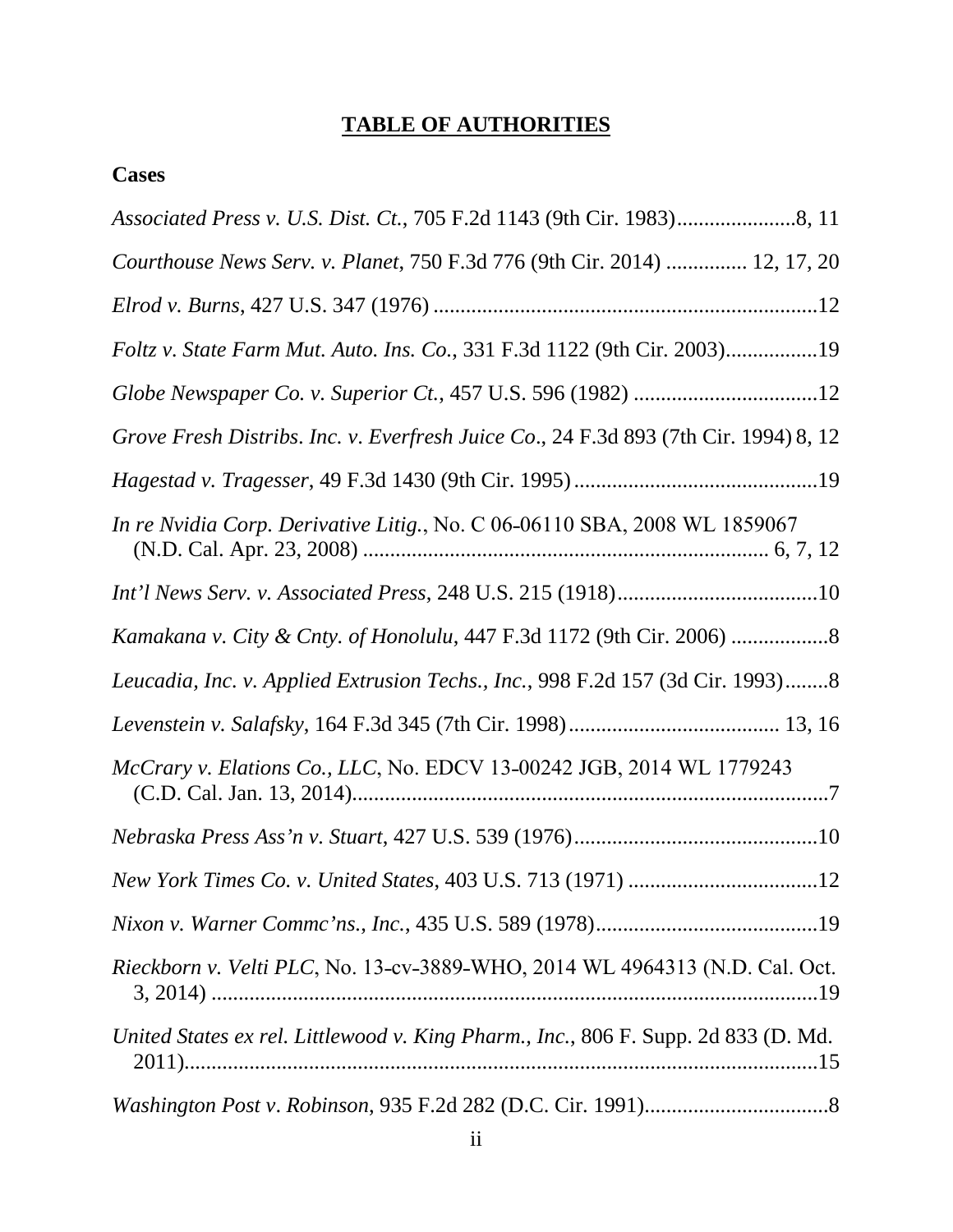## **Statutes**

| <b>Other Authorities</b>                                                                                                                                                                                  |
|-----------------------------------------------------------------------------------------------------------------------------------------------------------------------------------------------------------|
| Change.org, https://www.change.org/search?q=lawsuit (last visited                                                                                                                                         |
| Christina L. Boyd, et al., Building a Taxonomy of Litigation: Clusters of<br>Causes of Action in Federal Complaints (2012), available at<br>http://papers.ssrn.com/sol3/papers.cfm?abstract_id=204573314  |
| Christopher J. Davey, The Future of Online Legal Journalism: The Courts<br>Speak Only Through Their Opinions?, 8 I/S J.L. & Pol'y for the Info.                                                           |
| David Carr, Facebook Offers Life Raft, but Publishers Are Wary, New York                                                                                                                                  |
| Douglas C. Rennie, Rule 82 & Tort Reform: An Empirical Study of the<br>Impact of Alaska's English Rule on Federal Civil Case Filings,                                                                     |
| Dr. Renzo Comolli & Svetlana Starykh, Recent Trends in Securities Class<br>Action Litigation: 2013 Full-Year Review (2014), available at<br>http://www.nera.com/content/dam/nera/publications/archive2/   |
| Judicial Council of California, 2014 Court Statistics Report (2014), available at<br>http://www.courts.ca.gov/documents/2014-Court-Statistics-Report.pdf. 13                                              |
| Laura Click, From Sketch Pads to Smart Phones: How Social Media has<br>Changed Coverage of the Judiciary (2011), available at<br>http://ncsc.contentdm.oclc.org/cdm/ref/collection/ctmedia/id/30 11       |
| Noreen O'Donnell & Chris Francescani, Macy's joins Barneys in brewing<br>NYC 'shop-and-frisk' scandal, Reuters, Oct. 26, 2013,<br>http://www.reuters.com/article/2013/10/26/us-usa-newyork-barneys-macys- |
|                                                                                                                                                                                                           |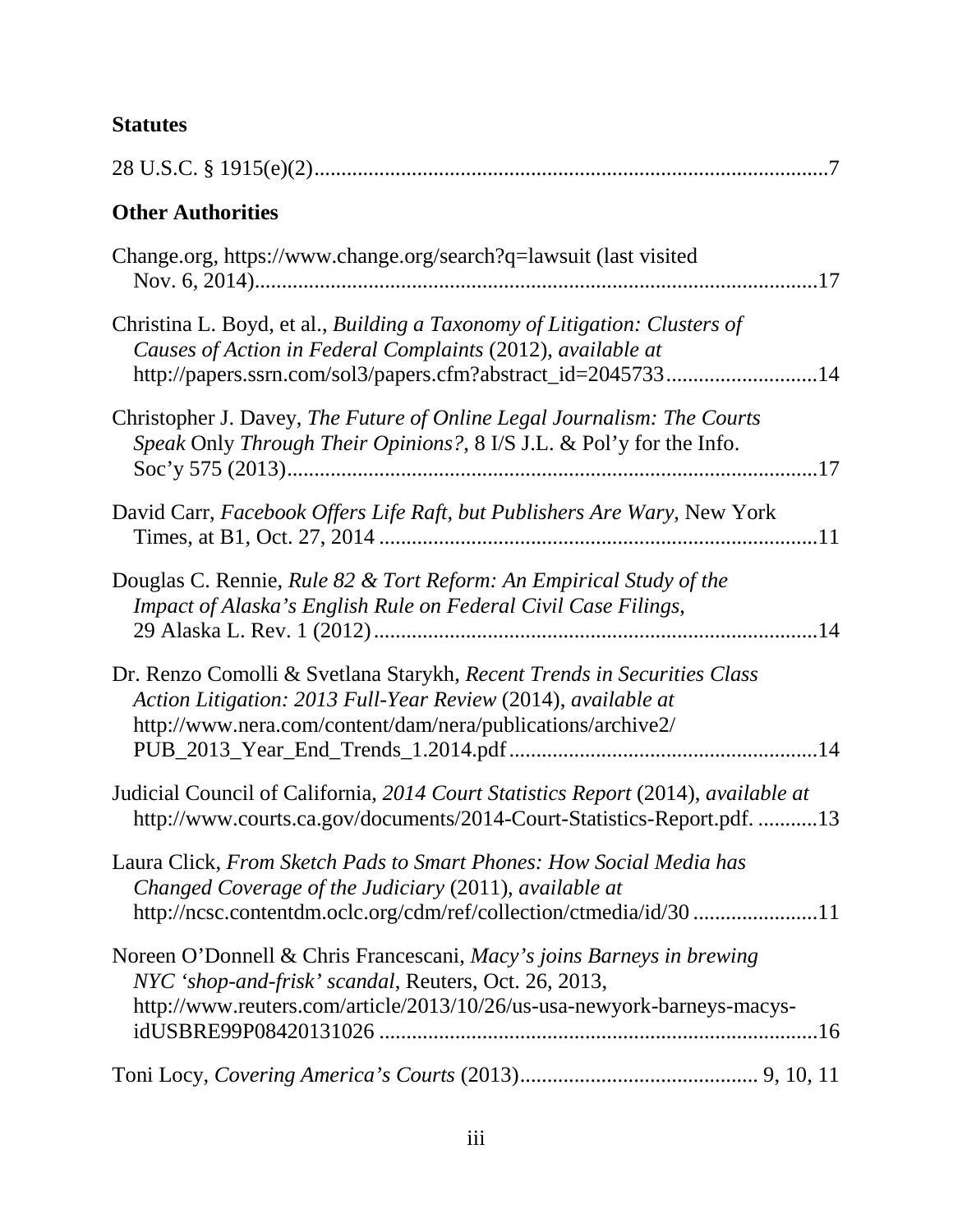# **Rules**

| Super. Ct. Ventura Cnty., Local Rules, rule 3.00, Civil Case Delay Reduction |
|------------------------------------------------------------------------------|
| Super. Ct. Ventura Cnty., Local Rules, rule 3.03.1(A), Notice of Case        |
|                                                                              |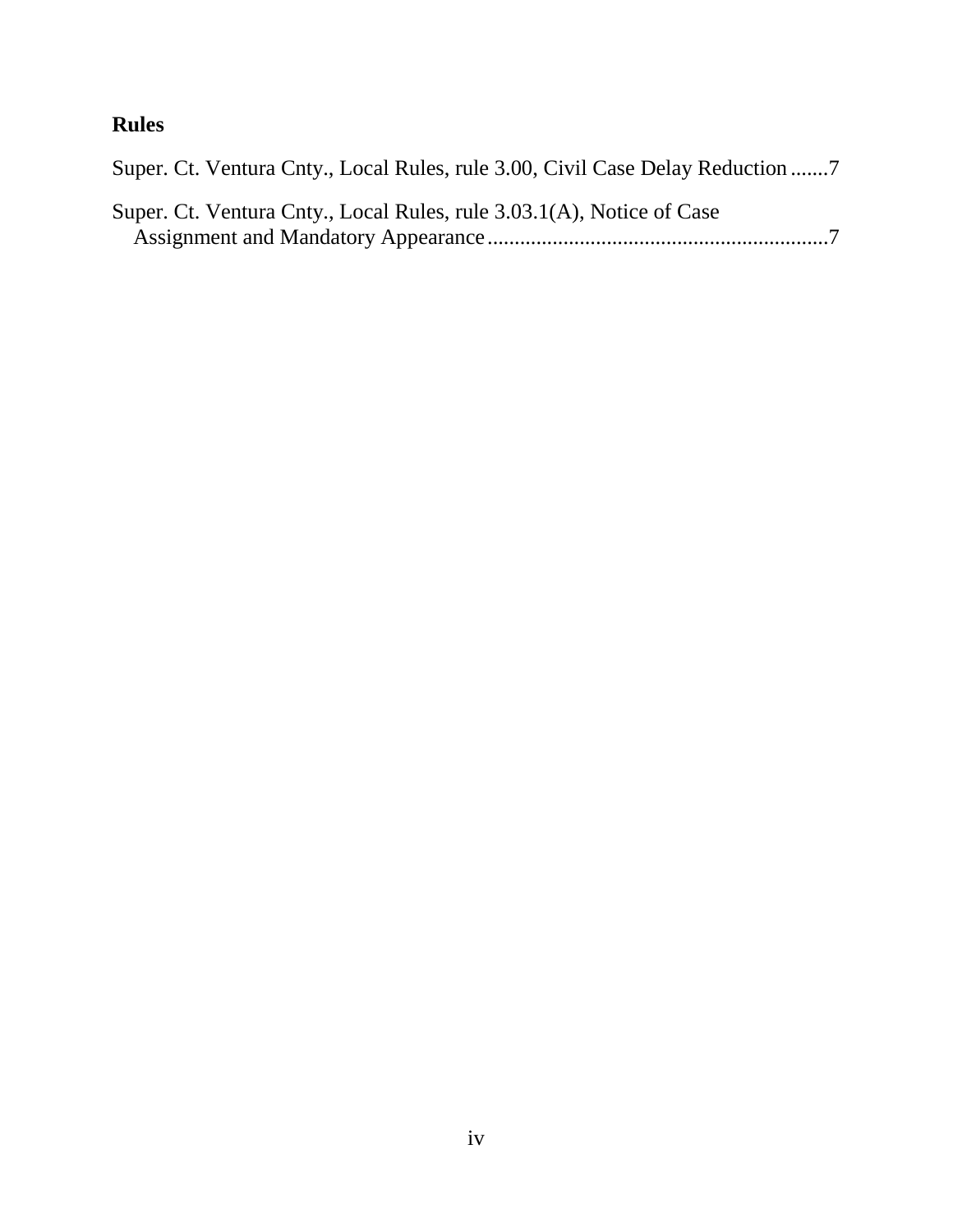#### <span id="page-9-0"></span>**STATEMENT OF IDENTITY AND INTEREST OF** *AMICI CURIAE*

*Amici* file this brief in support of Plaintiff-Appellant Courthouse News Service. The news media and organizations that advocate for the free press and for the freedom of information have a strong interest in the policies governing the right of access to court documents. Complaints initiate lawsuits and are therefore particularly newsworthy at the time they are filed. Having access to complaints is an important component of reporting on the legal system and the judicial branch. It is from this perspective that *amici* write to emphasize to this Court the public interests at stake in this case.

A supplemental statement of identity and interest of *amici curiae* is included below as Appendix A. The amicus parties are: The Reporters Committee for Freedom of the Press, American Society of News Editors, The Associated Press, Association of Alternative Newsmedia, Bloomberg L.P., Dow Jones & Company, Inc., The E.W. Scripps Company, First Amendment Coalition, First Look Media, Gannett Co., Inc., Hearst Corporation, Los Angeles Times Communications LLC, The McClatchy Company, MediaNews Group, Inc., National Press Photographers Association, New England First Amendment Coalition, New England Newspaper and Press Association, Inc., The New York Times Company, The New Yorker, News Corp, The Newspaper Guild - CWA, North Jersey Media Group Inc., Online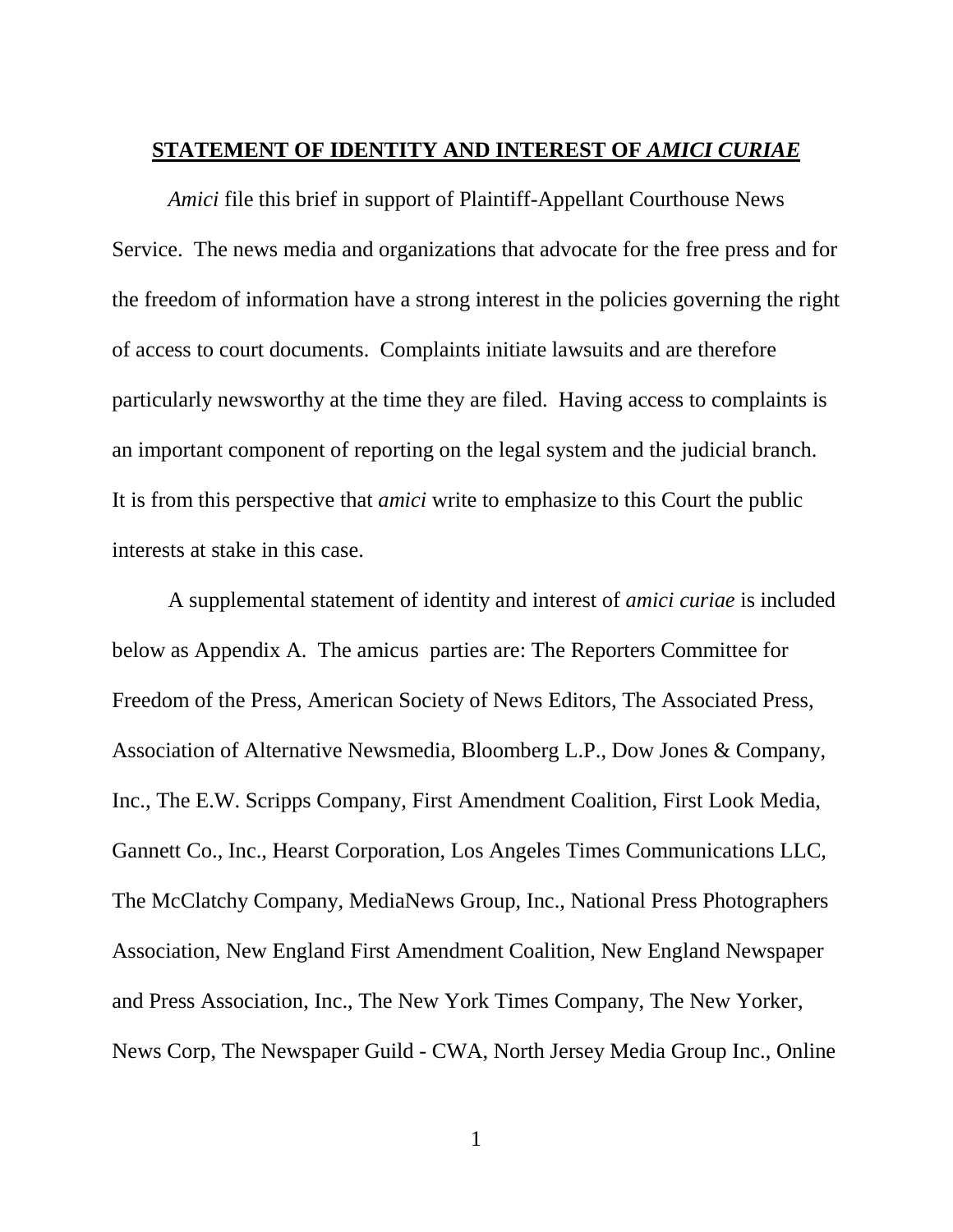News Association, Radio Television Digital News Association, The Seattle Times Company, and Stephens Media LLC.

## **SOURCE OF AUTHORITY TO FILE**

<span id="page-10-0"></span>Counsel for Plaintiff-Appellant and Defendant-Appellee consented to the filing of this brief.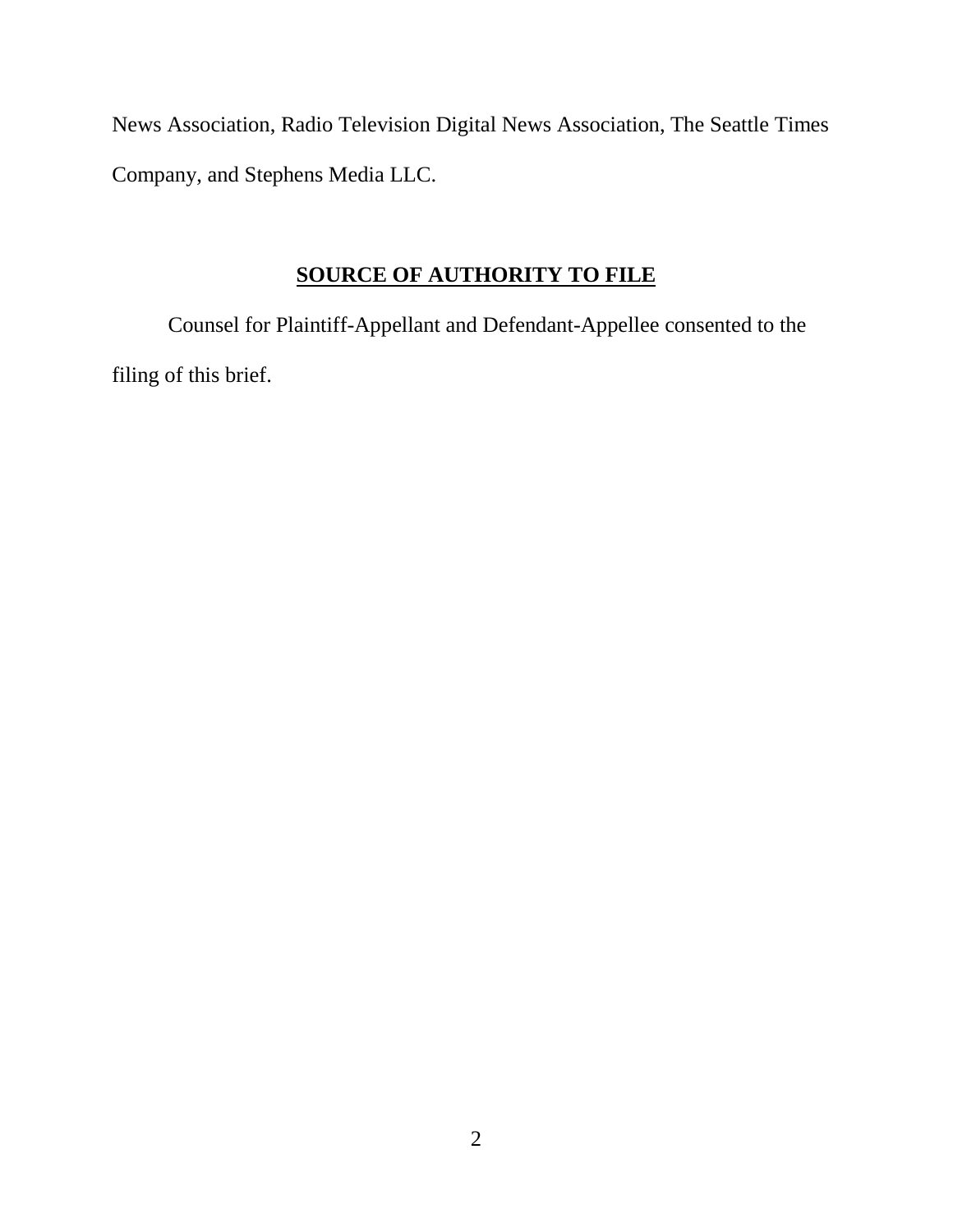# **FED. R. APP. P. 29(c)(5) STATEMENT**

<span id="page-11-0"></span>*Amici* state that no party's counsel authored this brief in whole or in part; no party or party's counsel contributed money that was intended to fund preparing or submitting the brief; and no person — other than the *amici curiae*, its members, or its counsel — contributed money that was intended to fund preparing or submitting the brief.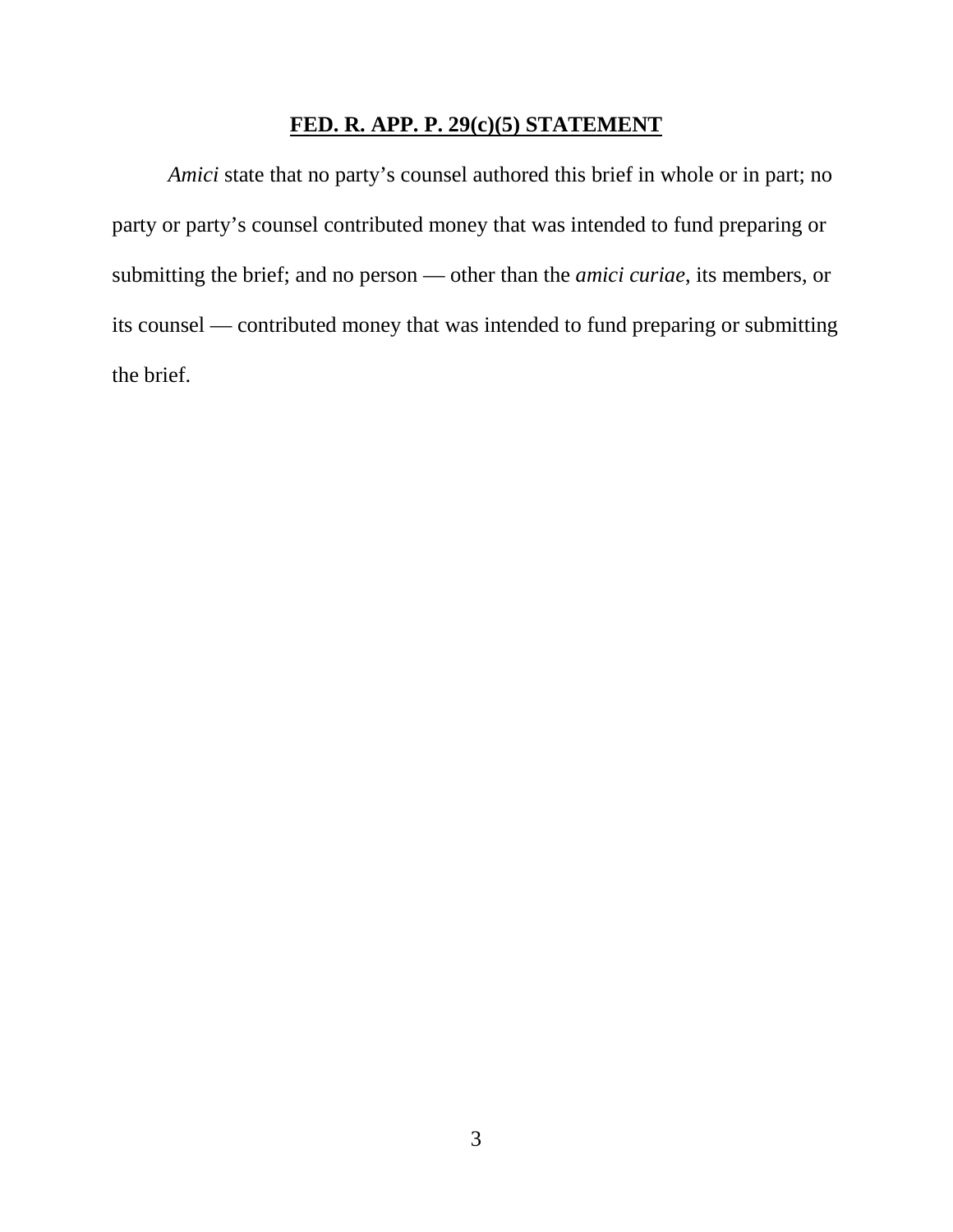#### **SUMMARY OF ARGUMENT**

<span id="page-12-0"></span>The First Amendment provides a right of access to civil complaints, which attaches upon filing. Civil complaints are a critical component of meaningful public access to civil proceedings, because a pleading is a foundational document that sets a lawsuit in motion and triggers instant and continuous response from the courts. The public and the news media have a right to learn about the matters occupying space on the courts' dockets and consuming judicial resources, and granting prompt access to court documents will promote more accurate reporting and more informed debate about the issues raised in civil complaints. Courts threaten that free expression when denying or delaying access to official court documents.

The district court erred by concluding that civil complaints shed no light on the administration of justice and stating that a right of access may not attach until the complaint became the subject of a hearing to which an independent First Amendment right of access attached. Complaints reveal a wealth of information about how citizens use the judicial branch, how the law exposes citizens to suit or provides paths to judicial remedies, and how conflicts arise in society. Publicity of civil actions not only informs the public about matters that have invoked the authority of the courts, but may educate the public about their own legal rights. Affirming the district court's order would potentially permit the denial of access to

4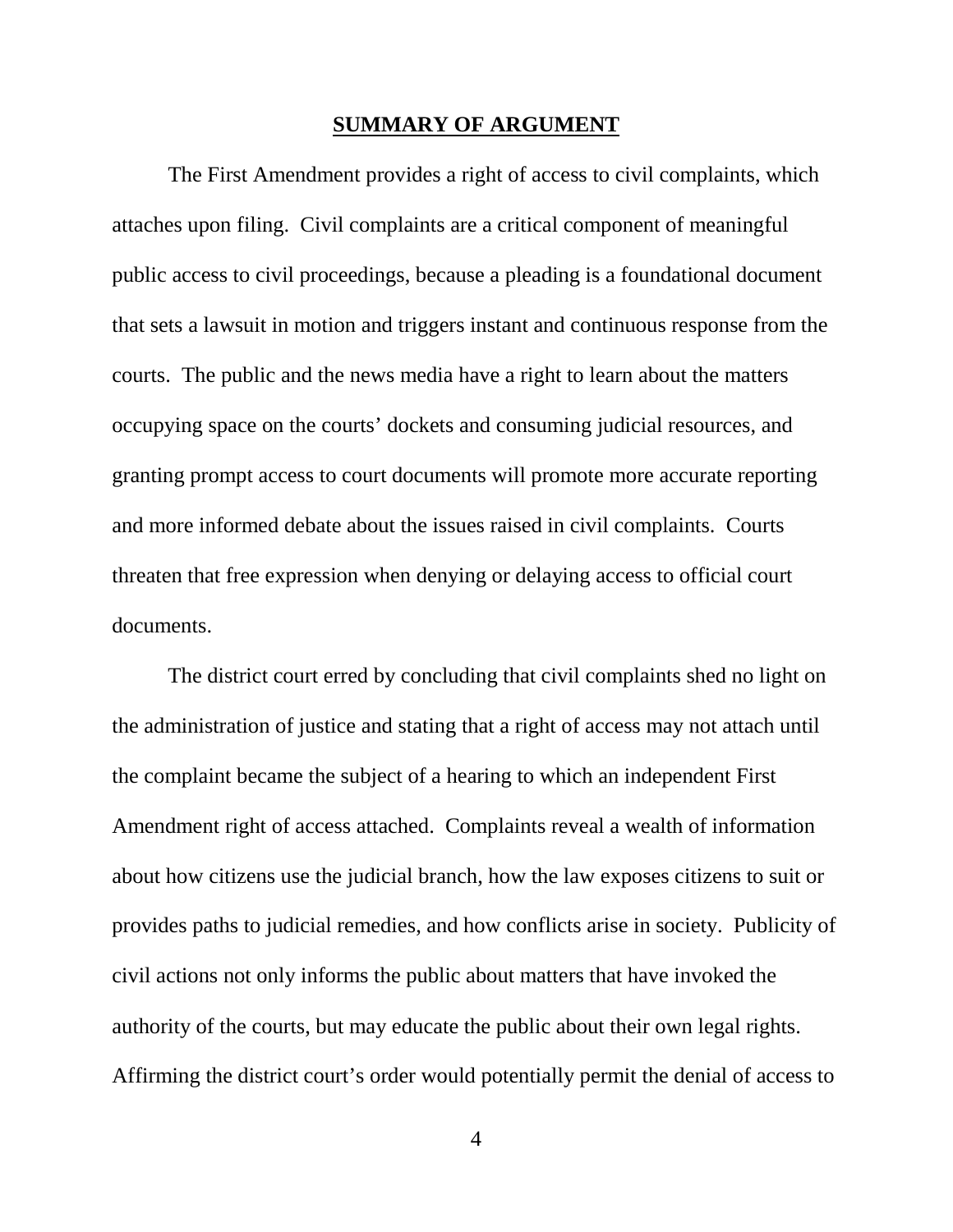civil complaints for months after filing, even as the complaints elicit responsive action from the courts.

Even if the right of access emanates from federal common law, rather than the constitution, the same interests in promoting accurate reporting, inspecting documents consuming public resources, and having an informed debate about legal issues weigh in favor of prompt access to civil complaints. The Ventura County Superior Court does not have a legitimate, let alone compelling, justification for delaying access to the complaints. Therefore, *amici* urge the reversal of the district court's dismissal of the amended complaint.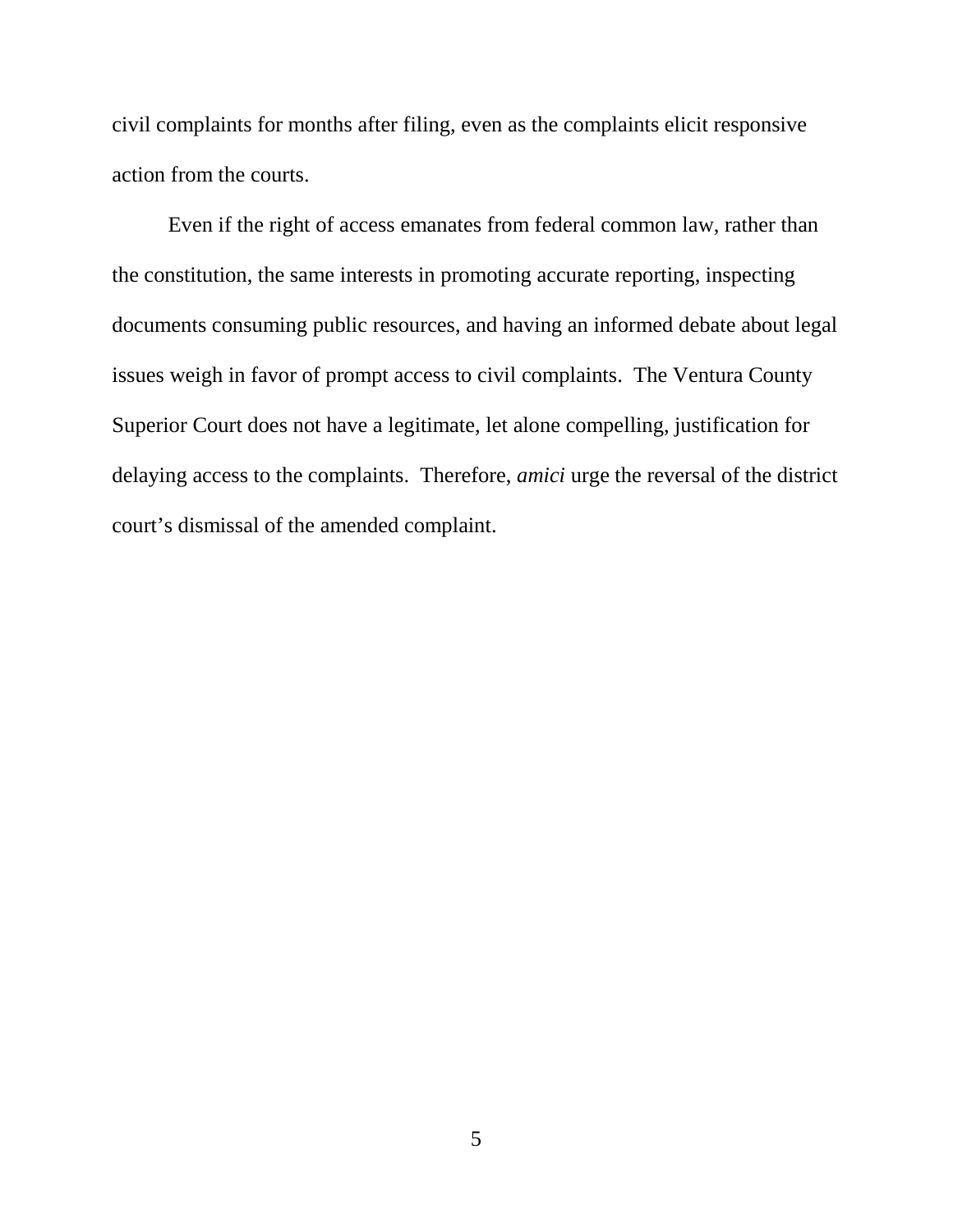#### **ARGUMENT**

### <span id="page-14-1"></span><span id="page-14-0"></span>**I. The First Amendment provides a right of access to civil complaints, and that right attaches when the documents are filed.**

*Amici* support the arguments made by Plaintiff-Appellant (hereinafter "Appellant") regarding a First Amendment right of access to civil complaints. *Amici* write separately to stress the substantial public interest in such access and the implications of denying prompt access to the news media.

A civil complaint is the most important document in the life of a lawsuit. "While a complaint is not, per se, the actual pleading by which a suit may be disposed of, it is the root, the foundation, the basis by which a suit arises and must be disposed of." *In re Nvidia Corp. Derivative Litig.*, No. C 06-06110 SBA, 2008 WL 1859067, at \*3 (N.D. Cal. Apr. 23, 2008). A complaint should not be discounted as mere allegations by a private party or "not directly relevant to the merits of the case" or "only tangentially related" to the cause of action; rather, a civil complaint "*provides* the causes of action" and "*establishes* the merits of a case, or the lack thereof." *Id.* It is the document against which a motion to dismiss is measured, and it articulates the claims that will be proved or disproved at trial or decided on summary judgment.

Moreover, the filing of a civil complaint prompts immediate official action and, thereafter, ongoing management by the court. Indeed, the local rules of the Ventura County Superior Court expressly state that "it is the policy of the Ventura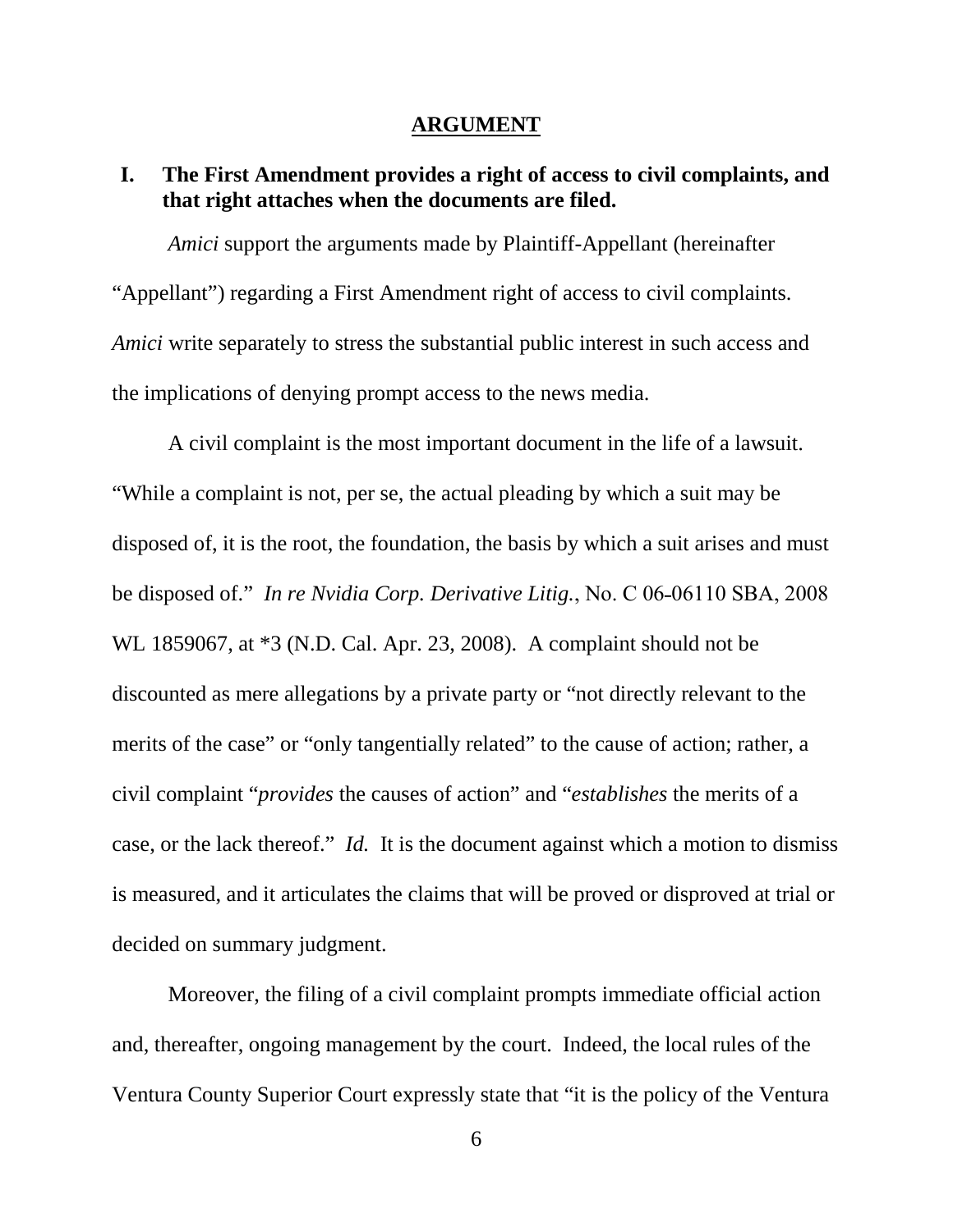County Superior Court to manage all civil cases *from the time of filing* of the first document invoking court jurisdiction through final disposition." (Super. Ct. Ventura Cnty., Local Rules, rule 3.00, Civil Case Delay Reduction) (emphasis added). Upon the filing of a complaint, the case is assigned to a judge, and a mandatory appearance is scheduled. (*Id.* at rule 3.03.1(A), Notice of Case Assignment and Mandatory Appearance.) Thus, even before any motion practice or hearing on the merits, a judge may engage with a complaint to become familiar with the case, to prepare for a conference with attorneys, to verify that the case is properly before the court, or to prepare some other order.<sup>[1](#page-15-0)</sup>

Access to a complaint is a critical component of meaningful access to a civil proceeding. The complaint identifies the parties involved, the claims asserted, and the alleged factual basis for those claims. Further, the filing of a complaint sets the civil justice process in motion. Accordingly, "[w]hen a plaintiff invokes the Court's authority by filing a complaint, the public has a right to know who is invoking it, and towards what purpose, and in what manner." *Id.* at 3; *see also McCrary v. Elations Co., LLC, No. EDCV 13-00242 JGB, 2014 WL 1779243, at* \*6 (C.D. Cal. Jan. 13, 2014) (suggesting that the centrality of the complaint to the

<span id="page-15-0"></span>In federal court, for instance, 28 U.S.C. § 1915(e)(2) requires judges to screen complaints filed *in forma pauperis* and to dismiss them, or any portion of them, if the action is frivolous or malicious, if the complaint fails to state a claim on which relief may be granted, or if the plaintiff seeks monetary relief against an immune defendant.  $\mathbf{1}$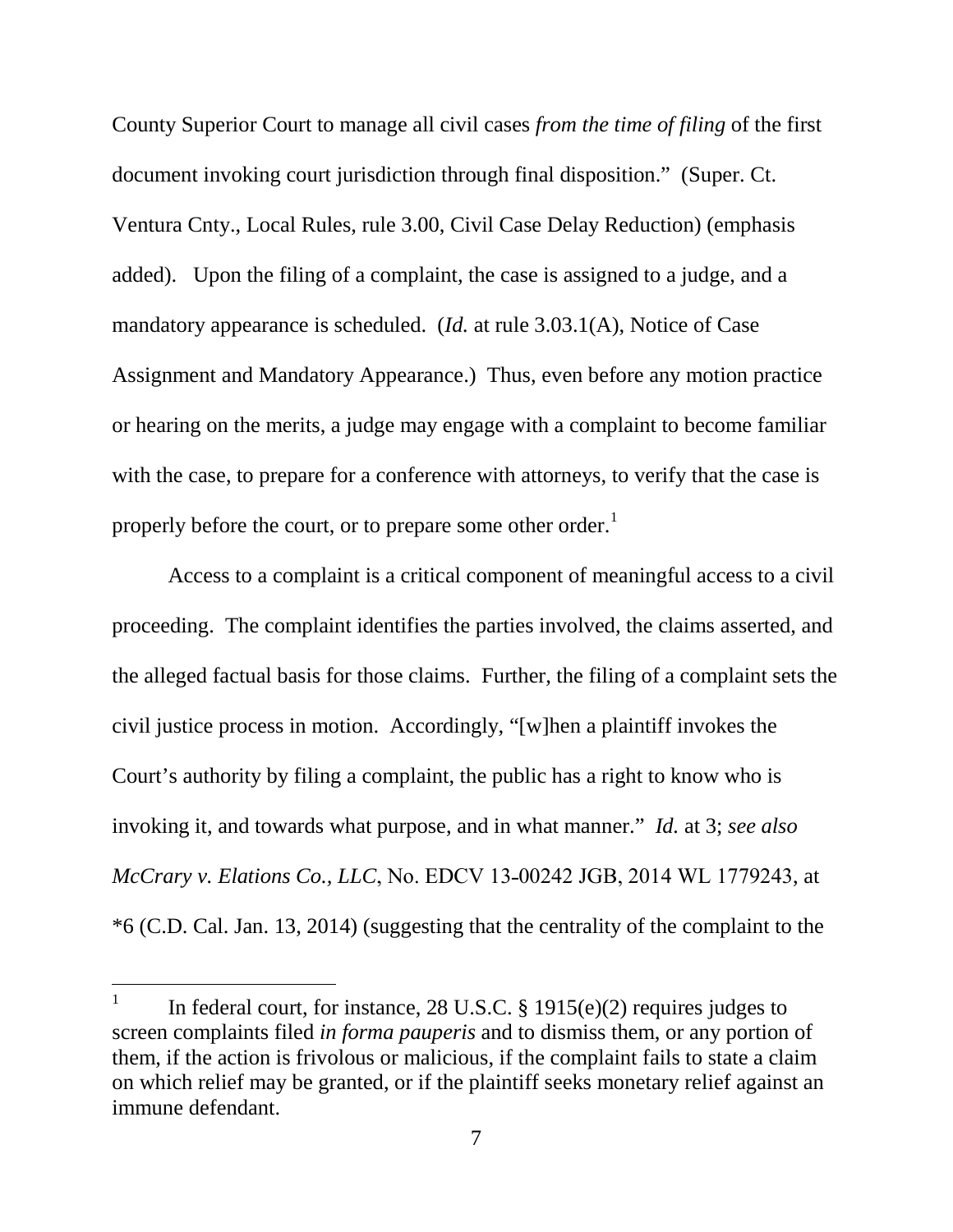lawsuit also makes the document central to "'the public's understanding of the judicial process and of significant public events'") (quoting *Kamakana v. City & Cnty. of Honolulu*, 447 F.3d 1172, 1179 (9th Cir. 2006)).

The right of access afforded by the First Amendment is a right of immediate access. *See Grove Fresh Distribs*. *Inc. v*. *Everfresh Juice Co*., 24 F.3d 893, 895, 897 (7th Cir. 1994) ("In light of the values which the presumption of access endeavors to promote, a necessary corollary to the presumption is that once found to be appropriate, access should be immediate and contemporaneous."); *Washington Post v*. *Robinson*, 935 F.2d 282, 287 (D.C. Cir. 1991). Indeed, this Court has held that even a 48-hour delay in unsealing judicial records amounts to a "total restraint on the public's first amendment right of access." *Associated Press v*. *U.S. Dist. Ct.*, 705 F.2d 1143, 1147 (9th Cir. 1983). Thus, because it is the act of filing that renders a civil complaint a public document, filing triggers an immediate right of access. *See Leucadia, Inc. v. Applied Extrusion Techs., Inc.*, 998 F.2d 157, 161–62 (3d Cir. 1993) ("Numerous other courts have also recognized the principle that the filing of a document gives rise to a presumptive right of access").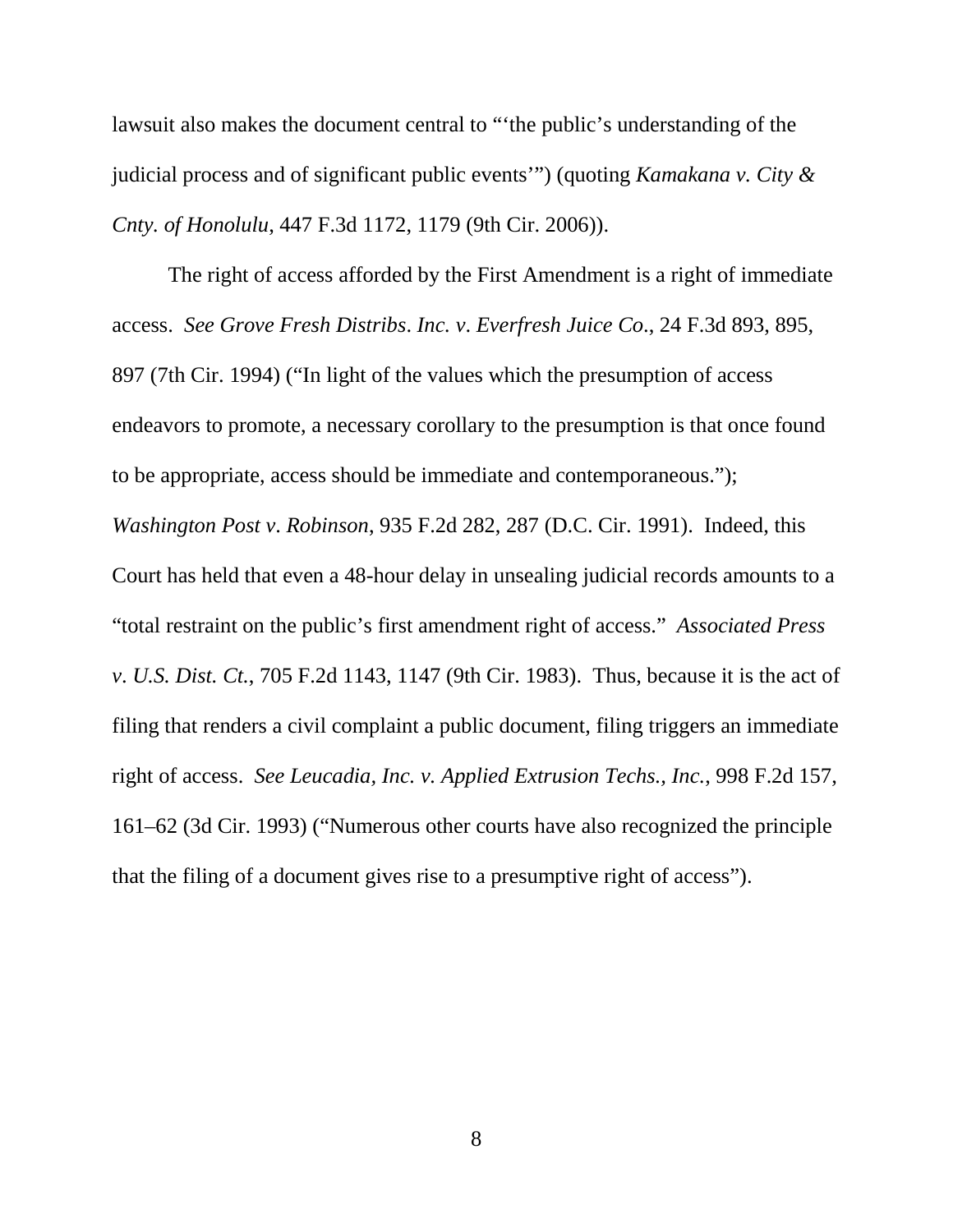### <span id="page-17-0"></span>**II. The public and the news media benefit from a prompt right of access to civil complaints.**

#### <span id="page-17-1"></span>**A. Granting same-day access to civil complaints will encourage more accurate news reporting.**

When reporters do not have access to court documents, they are deprived of the most reliable source of information for their reporting on lawsuits. Civil complaints are most newsworthy the day they are filed, and, accordingly, the media is most likely to report on the lawsuits of public interest and concern at that time, assuming the media is aware of the existence of the lawsuit in the first place. But news reports will not be as strong or authoritative if the complaints are not available for inspection, copying, and reference.

Reporters and their readers benefit tremendously from being able to reference and quote from actual court documents in the course of reporting. Tony Loci, who spent 25 years covering courts and law enforcement for *The Washington Post*, *The Boston Globe*, *USA TODAY* and *The Associated Press*, and who now is a professor at Washington & Lee University, stresses this point in her textbook on legal reporting. *See generally* Toni Locy, *Covering America's Courts* (2013) (highlighting the recurring theme that "reading is fundamental"). Locy advises reporters not to rely solely on press releases and statements given by attorneys, and to be aware of the ulterior motives the lawyer-advocates may have when they speak with the press. *Id.* at 3–4. "When you gather a piece of information, you

9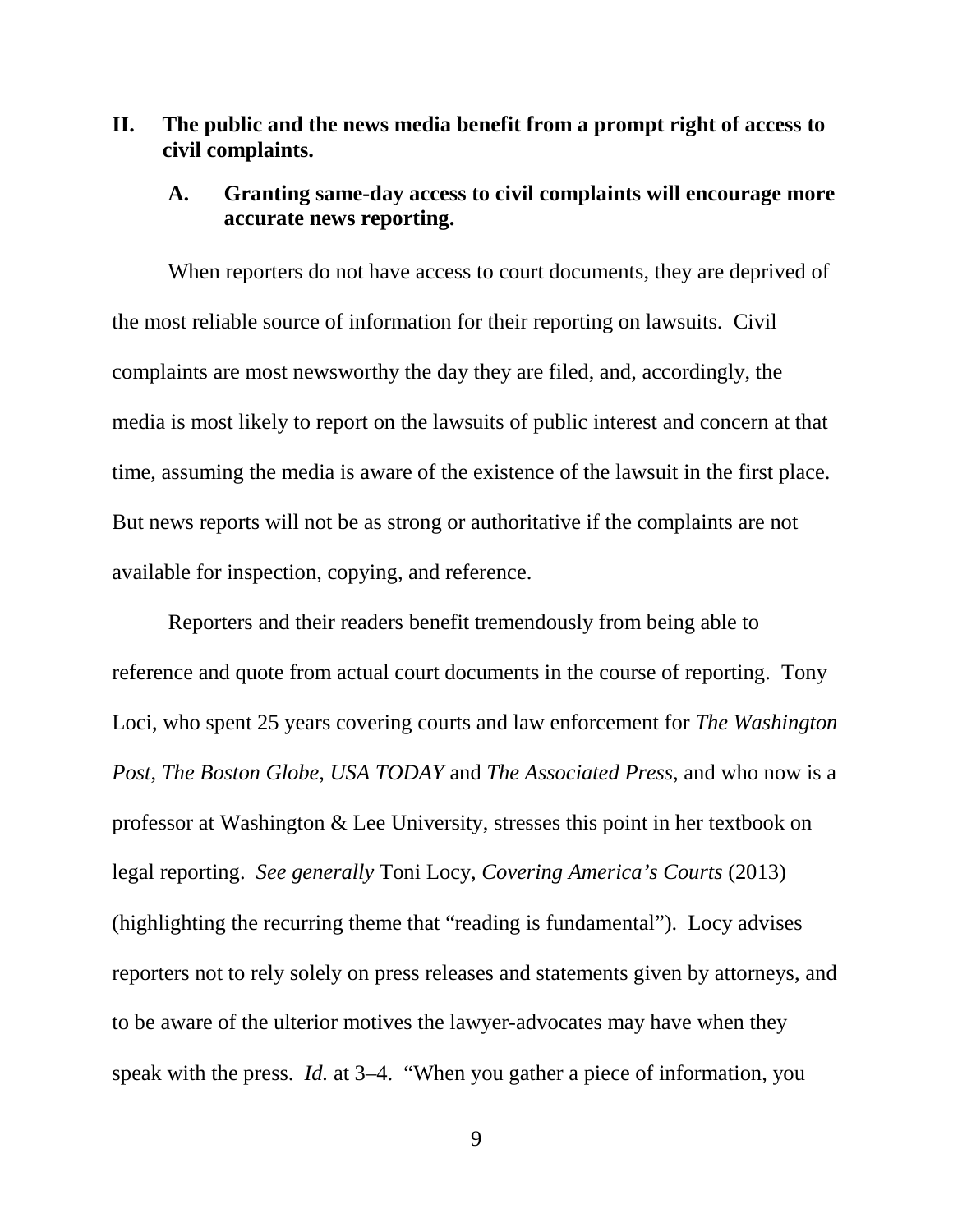need to verify it and assess its importance," Locy writes, instructing reporters to "review[] court filings or other public records," among other things, to determine whether a fact or allegation should be reported. *Id.* at 9. She points out that, in cases involving multiple defendants and claims, it is important for a reporter to be precise about which defendants are named in each count, or else the reporter may misstate the alleged wrongdoing of a particular defendant. "You don't want to say John Doe was accused of violating three contracts when he is named in only one count of the lawsuit that deals with an entirely separate issue." *Id.* Prompt access to complaints will increase a reporter's ability to get the facts straight about a lawsuit and the conduct alleged therein. The public benefits when reporters have timely access to the primary documents and, consequently, communicate more reliable information.

Immediate access has always been essential to news reporting, but it is even more vital in the digital era. "The peculiar value of news is in the spreading of it while it is fresh . . . ." *Int'l News Serv. v. Associated Press*, 248 U.S. 215, 235 (1918); *see also Nebraska Press Ass'n v. Stuart*, 427 U.S. 539, 561 (1976) ("the element of time is not unimportant if press coverage is to fulfill its traditional function of bringing news to the public promptly"). As technology advances, the definition of "fresh" news continues to contract. Websites for the *Los Angeles Times* and *The New York Times*, for example, or Google News, measure the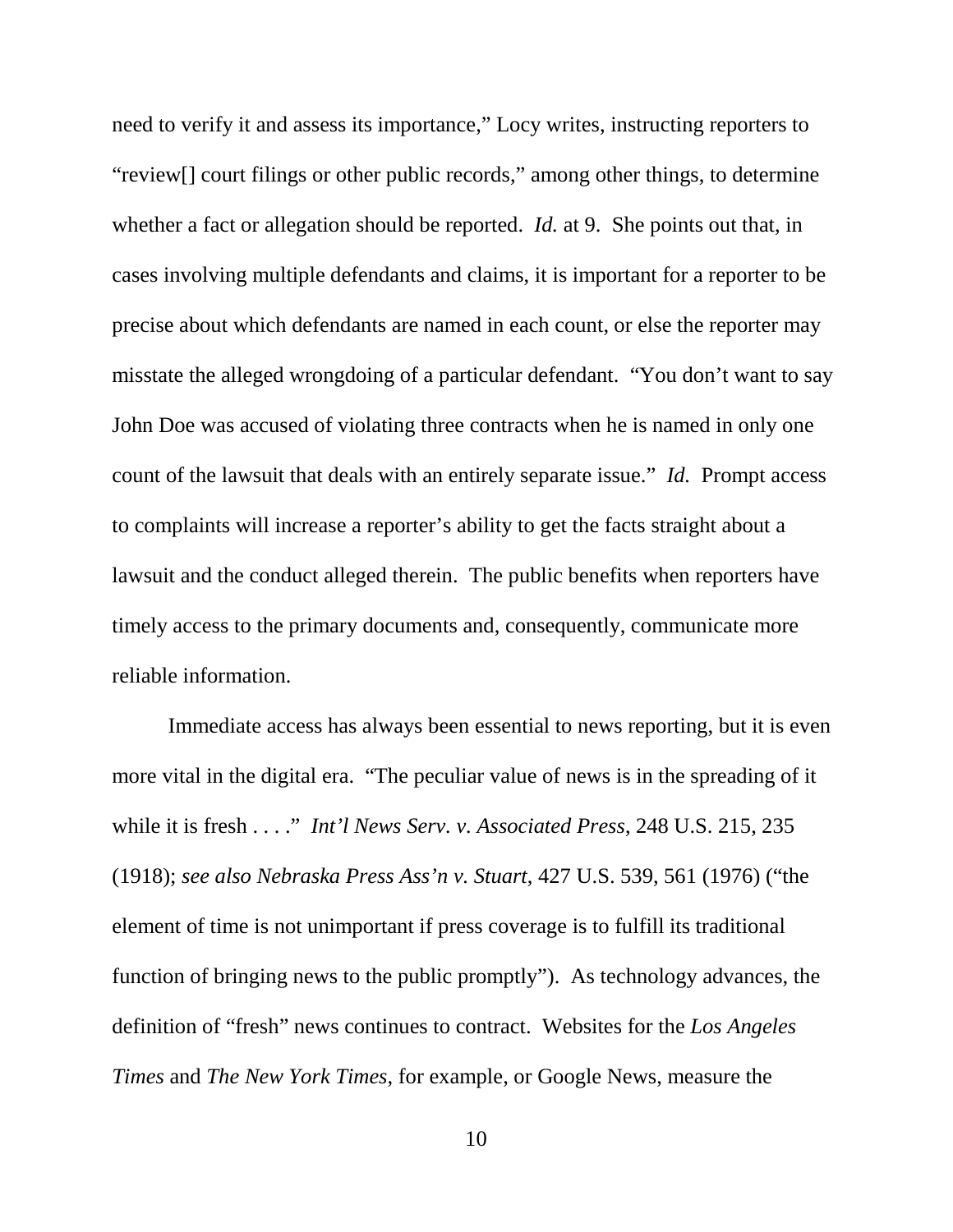freshness of news updates in minutes. Other news services, such as Dow Jones Newswires, or social media platforms, such as Twitter, mark new posts by the second. Social media has altered the way the press covers the judiciary, and the most obvious change has been the pace at which information is disseminated. *See* Laura Click, *From Sketch Pads to Smart Phones: How Social Media has Changed Coverage of the Judiciary* (2011), *available at* http://ncsc.contentdm.oclc.org/cdm/ ref/collection/ctmedia/id/30 (commenting on the expansion of social-media coverage of trials). "In the Internet age, a deadline passes every second," Locy, *supra*, at 13, and news consumers disseminate stories and clips throughout social networks just as quickly. *See* David Carr, *Facebook Offers Life Raft, but Publishers Are Wary*, New York Times, at B1, Oct. 27, 2014, http://www. nytimes.com/2014/10/27/business/media/facebook-offers-life-raft-but-publishersare-wary.html (describing how Facebook and mobile devices are driving traffic to news sites and describing a proposal to deliver the stories at greater speed). Today, news breaks, public debate begins, and the public forms first impressions instantaneously.

In this environment, it is imperative that the first news stories be as accurate and as complete as possible. To delay access to complaints is to deny meaningful access. *See Associated Press*, 705 F.2d at 1147 ("The effect of the order is a total restraint on the public's first amendment right of access even though the restraint is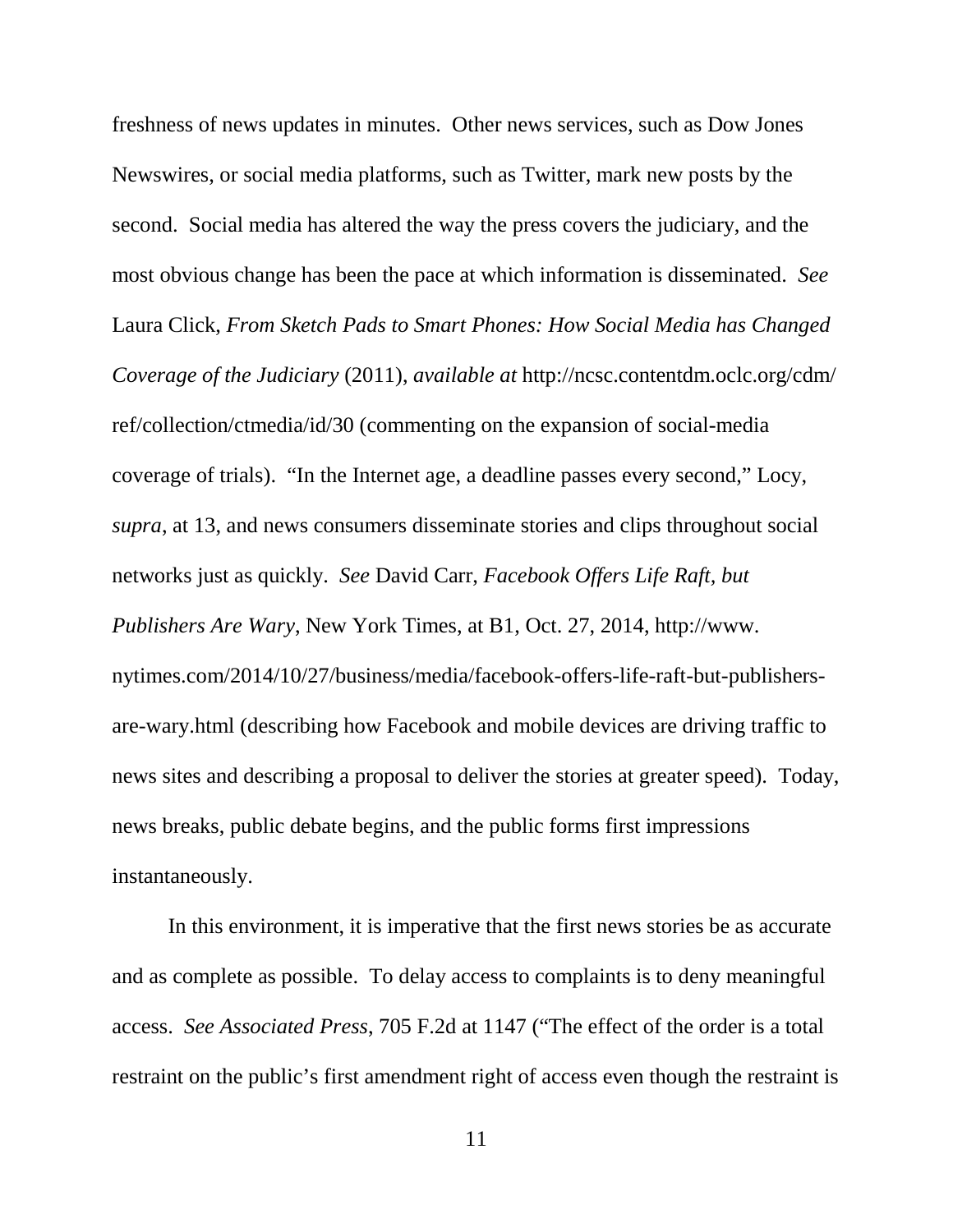limited in time."); *see also Elrod v. Burns*, 427 U.S. 347, 374–75 (1976) ("The loss of First Amendment freedoms, for even minimal periods of time, unquestionably constitutes irreparable injury.") (citing *New York Times Co. v. United States*, 403 U.S. 713 (1971)); *Grove Fresh*, 24 F.3d at 897 ("The newsworthiness of a particular story is often fleeting. To delay or postpone disclosure undermines the benefit of public scrutiny and may have the same result as complete suppression."). Immediate access to complaints monumentally advances the strength of reporting. Unnecessary delays hinder the ability of the press to report on matters of public interest and harm the quality of public debate.

### <span id="page-20-0"></span>**B. Prompt access to civil complaints will contribute to the public's understanding of matters occupying space on the court's docket.**

The public has a right to know what matters are pending before state courts and may be demanding court resources for years to come. *See In re Nvidia Corp. Sec. Litig.*, 2008 WL 1859067, at \*3. As this Court recognized, the "news media's right of access to judicial proceedings is essential not only to its free expression, but also the public's." *Courthouse News Serv. v. Planet*, 750 F.3d 776, 786 (9th Cir. 2014). The right of access is "an essential part of the First Amendment's purpose to 'ensure that the individual citizen can effectively participate in and contribute to our republican system of self-government.'" *Id.* at 785 (quoting *Globe Newspaper Co. v. Superior Ct.*, 457 U.S. 596, 604 (1982)).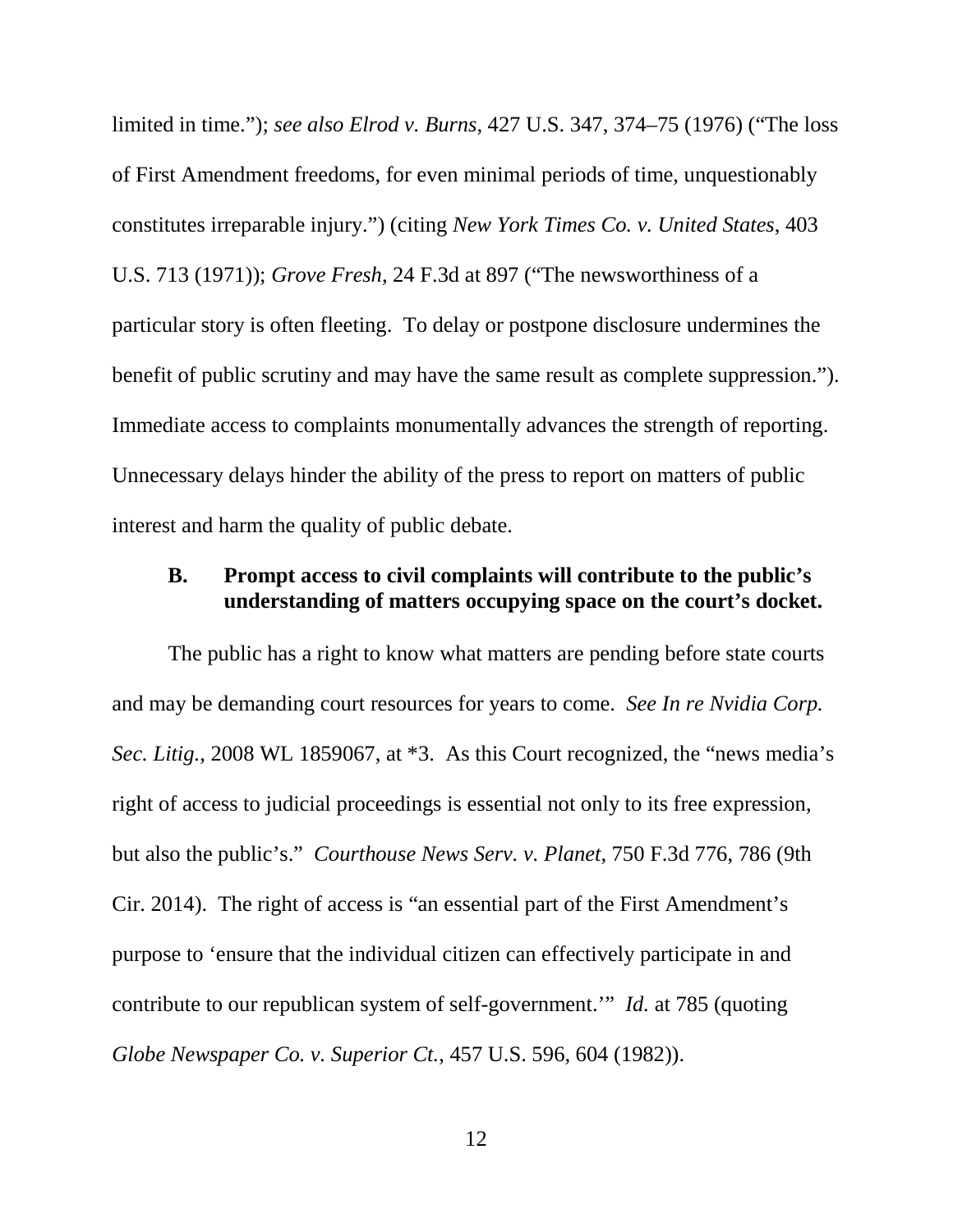Civil filings represent a significant portion of the docket for California courts. In fiscal year 2012–13, the most recent year for which data is available, the state courts received 922,458 new civil filings, of which 199,537 were new unlimited civil complaints. Judicial Council of California, *2014 Court Statistics Report* at xv (2014), *available at* http://www.courts.ca.gov/documents/2014-Court-Statistics-Report.pdf. According to the court, one-third of the unlimited civil complaints remain open on the court's docket for more than a year, and 13 percent stay on the active docket for more than two years. *Id.* Therefore, of the unlimited civil complaints filed in 2012–13, approximately 26,000 of the actions will occupy the courts and their personnel for at least two years. In aggregate, the complaints allege billions of dollars in damages.

The people of California allocate a tremendous amount of resources to the courts to administer justice in these cases. In the current fiscal year, the California judicial branch received \$3.3 billion, or 2.1 percent of the state's overall budget. *Id.* at xvii. The public has a strong interest in knowing what matters occupy space on the court's docket and consume these resources. *See Levenstein v. Salafsky*, 164 F.3d 345, 348 (7th Cir. 1998) (reasoning that because "[l]itigation is a public exercise" and "consumes public resources," in "all but the most extraordinary cases—perhaps those involving weighty matters of national security—complaints must be public").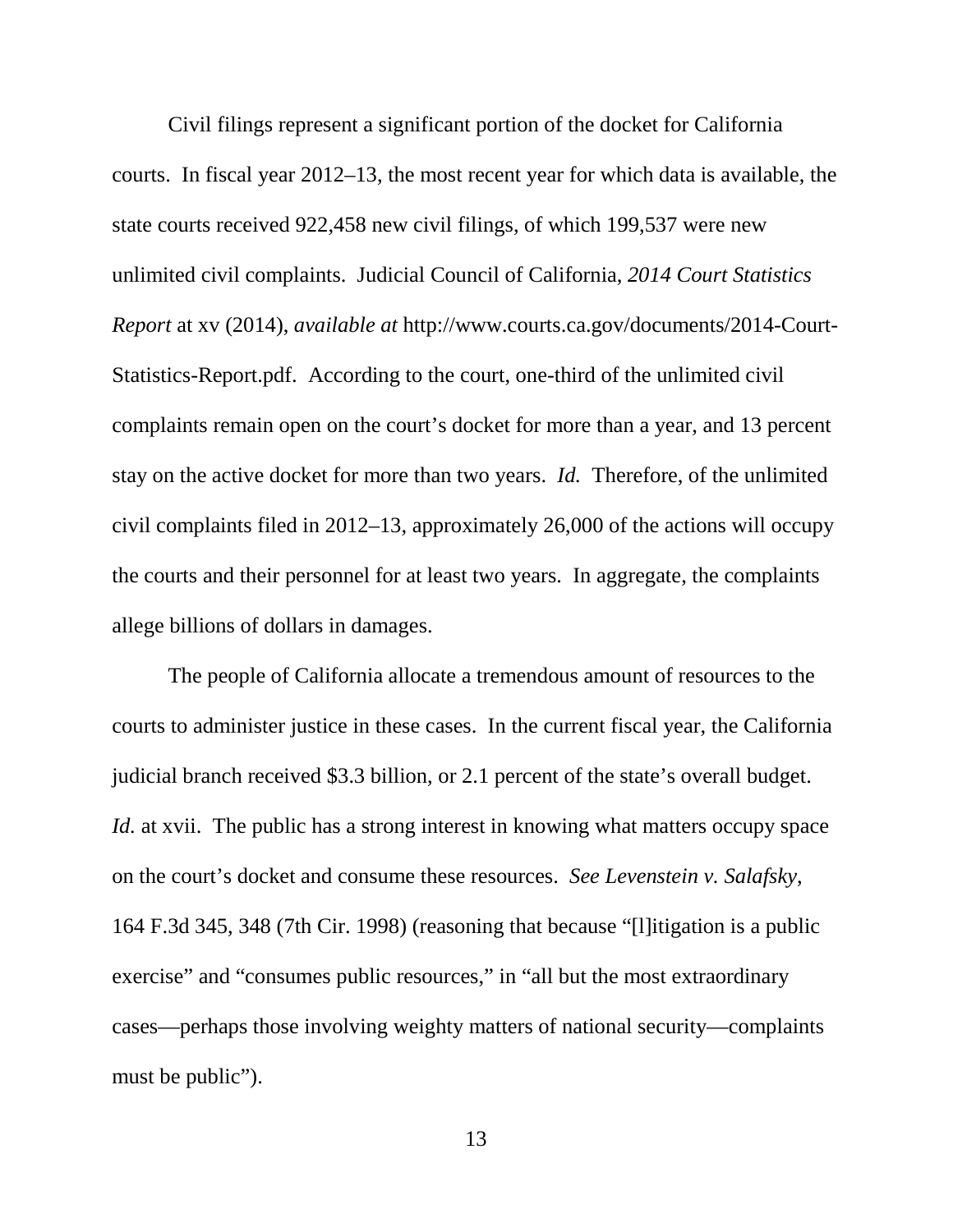In this case, the district court concluded that civil complaints shed no light on the administration of justice. (*See* Appellant's Excerpts of Record ("E.R."), Vol. 1, at 0008.). However, the district court took too restrictive a view of what constitutes a court record for the purpose of public access. Complaints reveal a wealth of information about how citizens use the judicial branch, how the law exposes citizens to suit or provides paths to judicial remedies, and how conflicts arise in society.

Researchers, for example, benefit from studying civil complaints to identify trends in litigation and methods to improve the court system.<sup>[2](#page-22-0)</sup> Law reform movements analyze civil filings and dispositions to advocate for changes to the law.<sup>[3](#page-22-1)</sup> The general public keeps up with new filings to understand the conflicts, large and small, in the world around them that consume the time and resources of

<span id="page-22-0"></span><sup>2</sup> *See, e.g.*, Christina L. Boyd, et al., *Building a Taxonomy of Litigation: Clusters of Causes of Action in Federal Complaints* (2012), *available at* http://papers.ssrn.com/sol3/papers.cfm?abstract\_id=2045733 (reviewing complaints to "shed light not only on the networks of legal theories in civil litigation but also on how lawsuits are classified and the strategies that plaintiffs and their attorneys employ when commencing litigation").  $\overline{2}$ 

<span id="page-22-1"></span><sup>3</sup> *See, e.g.*, Douglas C. Rennie, *Rule 82 & Tort Reform: An Empirical Study of the Impact of Alaska's English Rule on Federal Civil Case Filings*, 29 Alaska L. Rev. 1 (2012) (analyzing civil filings); Dr. Renzo Comolli & Svetlana Starykh, *Recent Trends in Securities Class Action Litigation: 2013 Full-Year Review* (2014), *available at* http://www.nera.com/content/dam/nera/publications/archive2/ PUB\_2013\_Year\_End\_Trends\_1.2014.pdf (analyzing securities filings).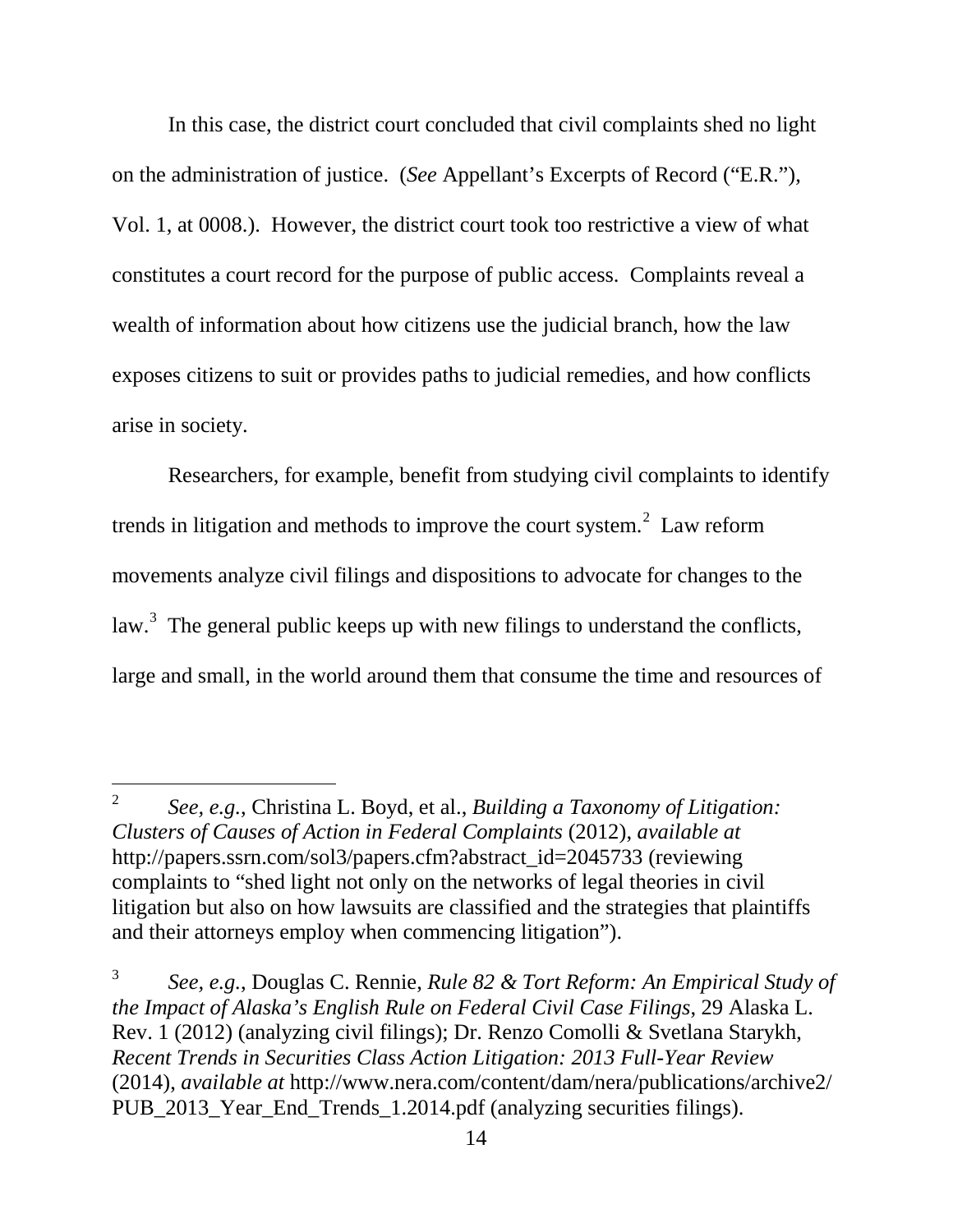the courts. Contrary to the district court's ruling, much can be learned about the role the justice system plays in public life by looking at civil complaints.

In federal court, complaints are public instantaneously. In the rare special circumstances where congress has deemed it necessary to delay this immediate public access, such as in a *qui tam* whistleblower lawsuit, where a private plaintiff seeks a government prosecution that needs to be independently vetted, courts consistently reject requests to permanently seal those complaints. This is true even if the government declines to intervene and the relator moves for voluntary dismissal before the complaint is served on the defendants. *See United States ex rel. Littlewood v. King Pharm., Inc.*, 806 F. Supp. 2d 833, 841–42 (D. Md. 2011) (collecting cases and denying a motion to seal). In those circumstances, courts do not hold any proceedings related to the merits of the case — defendants do not even see the pleadings — and yet courts recognize a strong public interest in access to the complaints. Allegations of fraud, even if not yet substantiated, "'fall well within the bounds of that which citizens may wish to observe.'" *Id.* at 836– 37. The policy of making allegations public, and of forcing plaintiffs to identify themselves openly, serves as a deterrent to those committing or those who would commit wrongs, and to those who would bring baseless suits anonymously for improper purposes. So, too, does responsible reporting about civil lawsuits.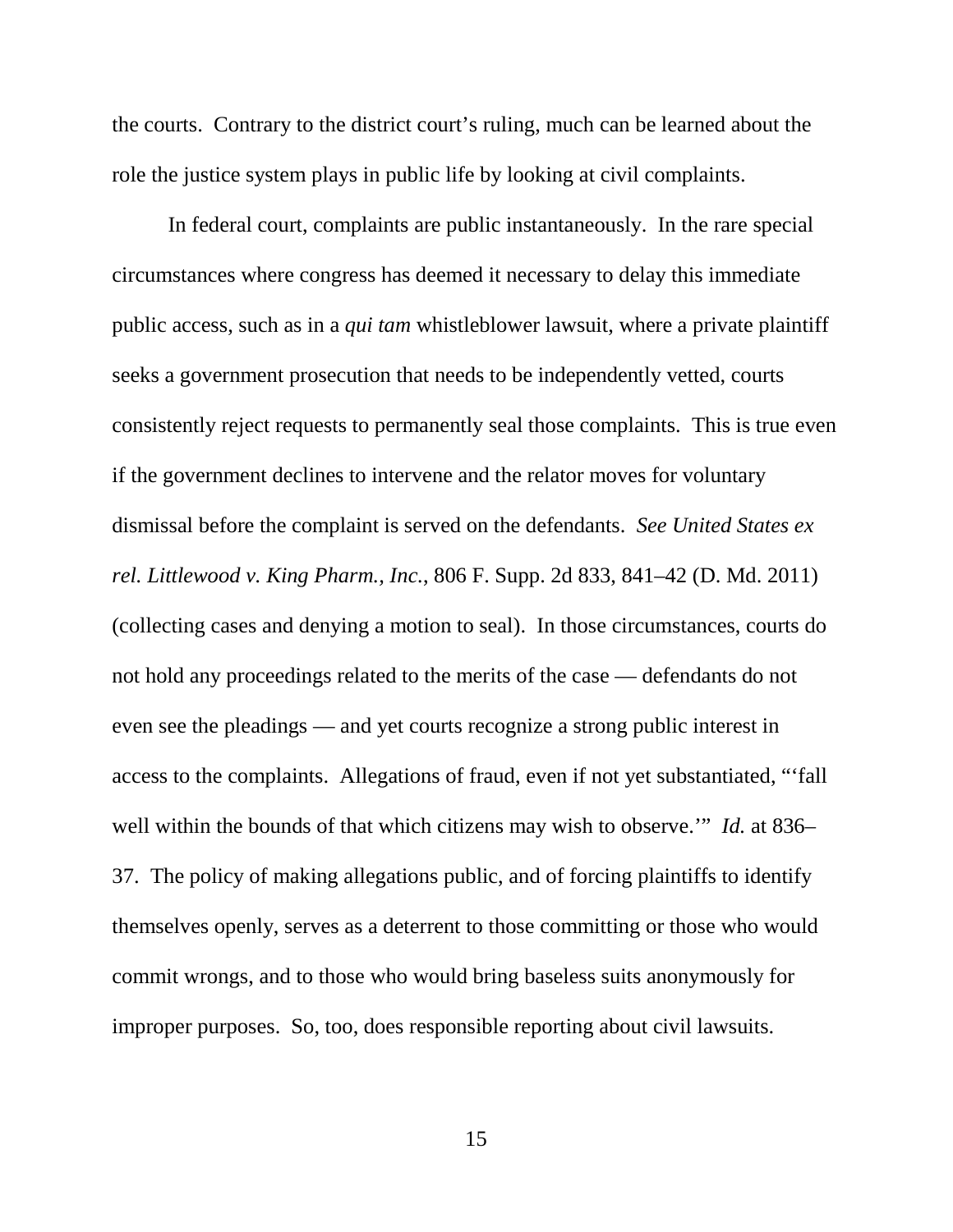The treatment of civil complaints generally reflects the same policy choice. Our judicial system does not have any automatic mechanism to seal complaints, even those that are settled or withdrawn shortly after filing and before any motion practice or hearings conducted before a judge. *See Levenstein*, 164 F.3d at 348. Rather, the system recognizes the value of the public being able to learn about the matters pending before the courts. Anyone may initiate a lawsuit and seek justice from the courts. The consequence of invoking that right is that the public may inspect those court documents.

Timely reporting on newly filed complaints also permits individuals to learn about pending suits and, in some cases, their own legal rights. News consumers may realize that they have been victimized and want to seek a civil remedy, or that they may be able to join an existing civil lawsuit to vindicate their rights. *See*  Noreen O'Donnell & Chris Francescani, *Macy's joins Barneys in brewing NYC 'shop-and-frisk' scandal*, Reuters, Oct. 26, 2013, http://www.reuters.com/article/ 2013/10/26/us-usa-newyork-barneys-macys-idUSBRE99P08420131026 (reporting that one plaintiff, who alleged that retailers engaged in racial profiling of customers, decided to file his lawsuit after reading news accounts of another plaintiff's similar experience). Timely reporting on new civil complaints could facilitate joinder or interpleader situations, which conserve judicial resources, without undue delay. Moreover, members of the public may discover that they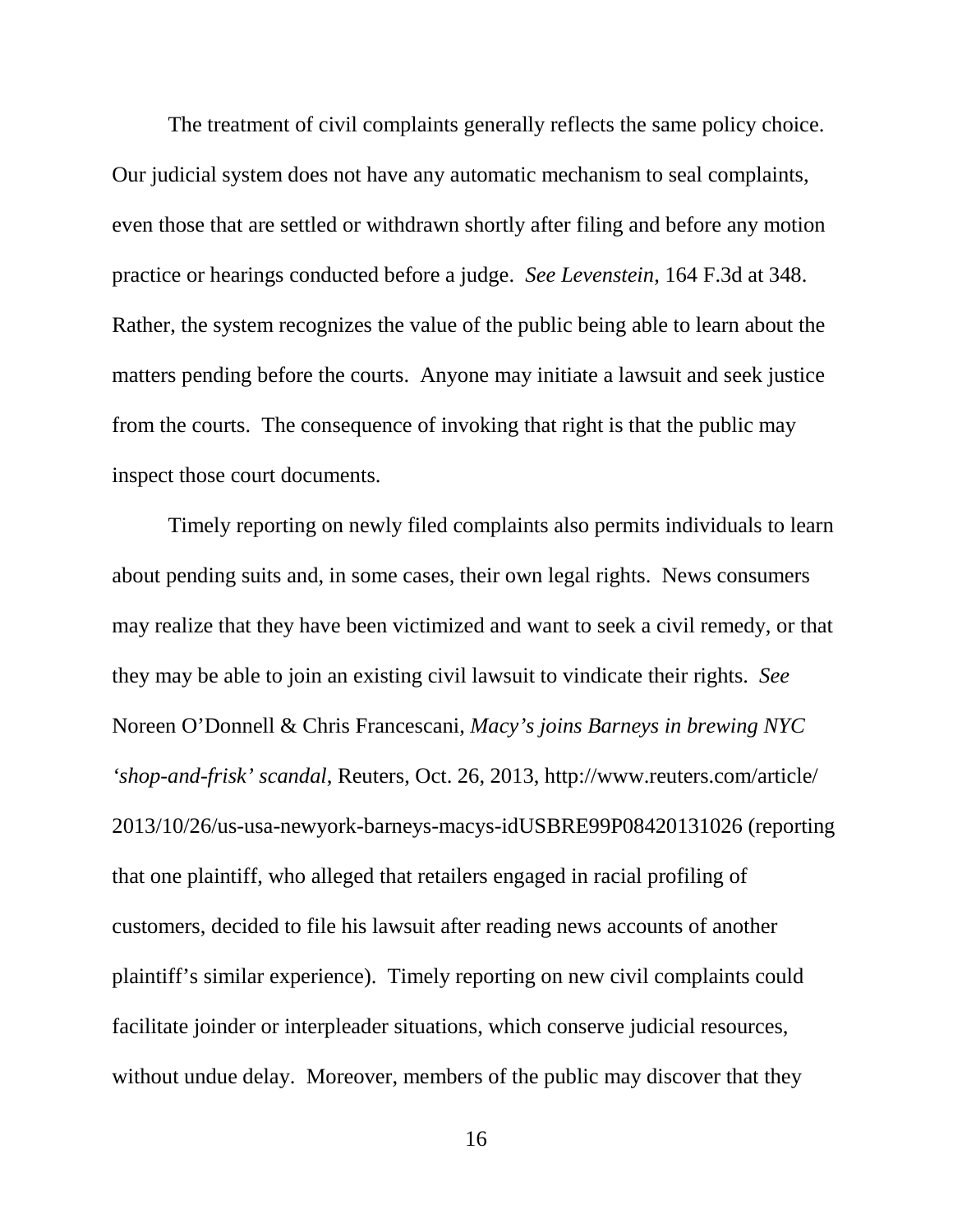have personal knowledge of the controversy in the news, and could come forward as a witness for or against the complainant.

Short of getting involved in litigation, the public enjoys a right to comment on matters of public importance. When the public is informed about pending lawsuits, it is able to conduct meaningful debate. *See* Change.org, https://www.change.org/search?q=lawsuit (last visited Nov. 6, 2014) (displaying petitions created by individuals or groups demanding that plaintiffs withdraw lawsuits or requesting other actions related to pending lawsuits). Because the news media act as "'surrogates for the public,'" *Courthouse News Service*, 750 F.3d at 786, denying reporters access to civil complaints on the day they are filed threatens to stifle free speech and public debate at the moment that the complaints are most newsworthy. "[A]ccess to public proceedings and records is an indispensable predicate to free expression about the workings of government." *Id.* at 785.

As the volume of regular news coverage of lower courts shrinks, *see*  Christopher J. Davey, *The Future of Online Legal Journalism: The Courts Speak*  Only *Through Their Opinions?*, 8 I/S J.L. & Pol'y for the Info. Soc'y 575, 585 (2013), the approach taken by Appellant provides an increasingly valuable service to the public and its subscribers. Unnecessary delays in releasing complaints imperil that service.

17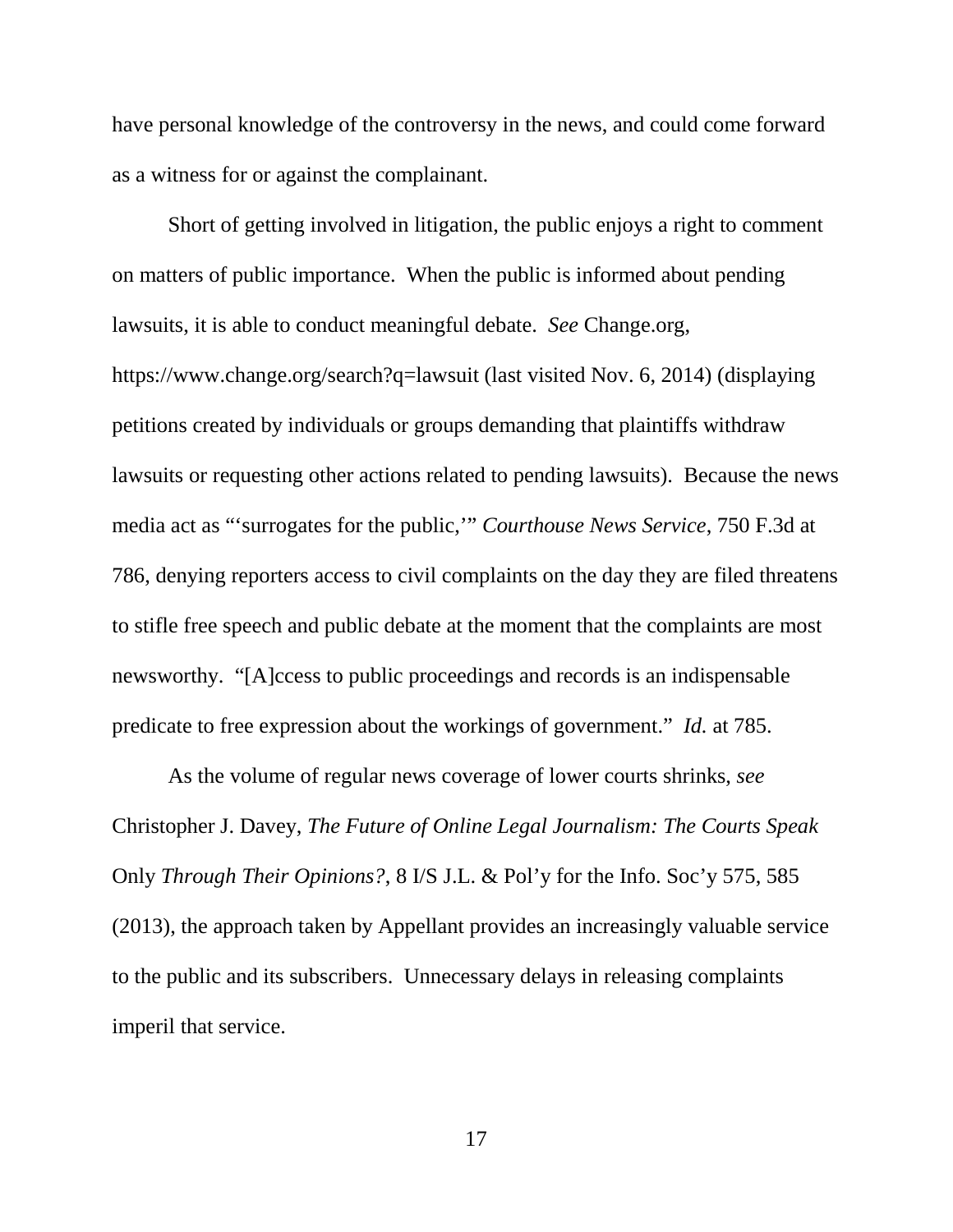#### <span id="page-26-0"></span>**C. A ruling against a prompt right of access will harm the press and the public.**

The district court's order, while recognizing that a First Amendment right of access to a civil complaint "could arise under the *Press-Enterprise* test at some point during the course of civil proceedings," stated that such a right might not attach until the complaint was the subject of a hearing to which the First Amendment right of access independently attached. (E.R. at 0009.) The district court favorably cited court rules from various U.S. states permitting courts to provide access to court case files weeks or months after filing. (*Id.* at 0007.) If affirmed, the district court's order threatens the public's right to be informed about the operations of its government in a timely fashion.

One obvious concern of a system in which access is delayed is that certain civil complaints could be withheld from the public for any number of illegitimate reasons, including political or personal motivations. If access were arbitrarily or systemically denied until the complaint became subject to a hearing to which a First Amendment right of access attached independently, the courts could prevent the press and public from discovering the very existence of a lawsuit for months after it was filed, depriving the public of the benefits described above. Without access to complaints, the public exchange of ideas may be restricted or silenced.

18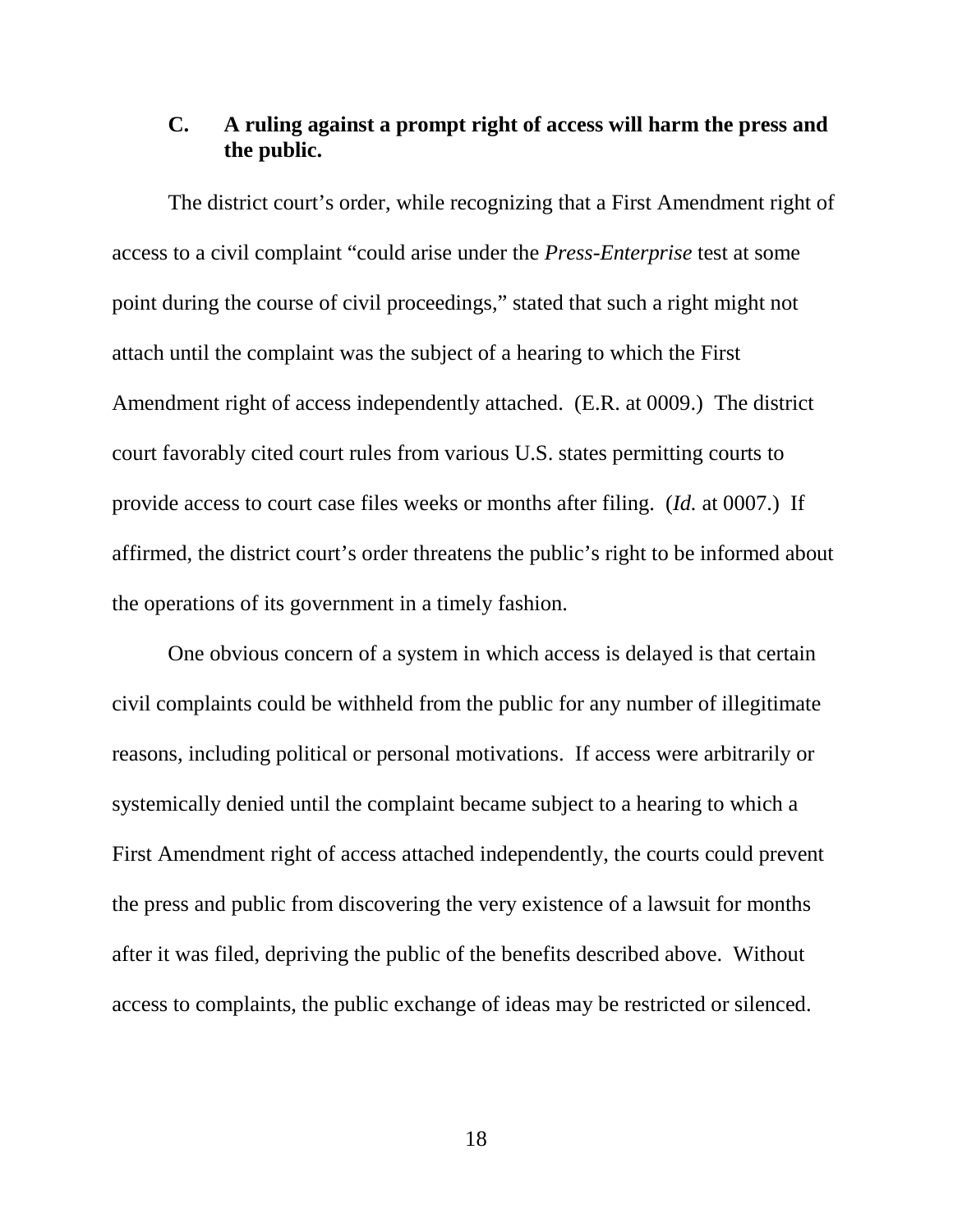<span id="page-27-0"></span>**III. Even if the right of access is based on the common law, the news media should be able to review civil complaints promptly.**

Even if the Court determines that federal common law, and not the First Amendment, provides a right of access to civil complaints, the interests outlined above still weigh in favor of immediate access.

In *Nixon v. Warner Communications., Inc.*, 435 U.S. 589, 597 (1978), the U.S. Supreme Court "recognized a federal common law right to 'inspect and copy public records and documents.'" *Foltz v. State Farm Mut. Auto. Ins. Co.*, 331 F.3d 1122, 1134 (9th Cir. 2003). In the Ninth Circuit, the common-law analysis begins "with a strong presumption in favor of access to court records," and the right of access cannot be overridden without "sufficiently compelling reasons for doing so." *Id.* at 1135. In conducting the analysis, a court must consider "all relevant factors," including "'the public interest in understanding the judicial process,'" and must "'base its decision on a compelling reason and articulate the factual basis for its ruling, without relying on hypothesis or conjecture.'" *Id.* (quoting *Hagestad v. Tragesser*, 49 F.3d 1430, 1434 (9th Cir. 1995)). District courts in the Ninth Circuit "treat a complaint as a dispositive motion" when making sealing determinations, and apply this "compelling reasons" standard. *Rieckborn v. Velti PLC*, No. 13-cv-3889-WHO, 2014 WL 4964313, at \*2 (N.D. Cal. Oct. 3, 2014).

Here, the presumption of access attaches, and no compelling interest exists to override the public interest in immediate access to civil complaints. As outlined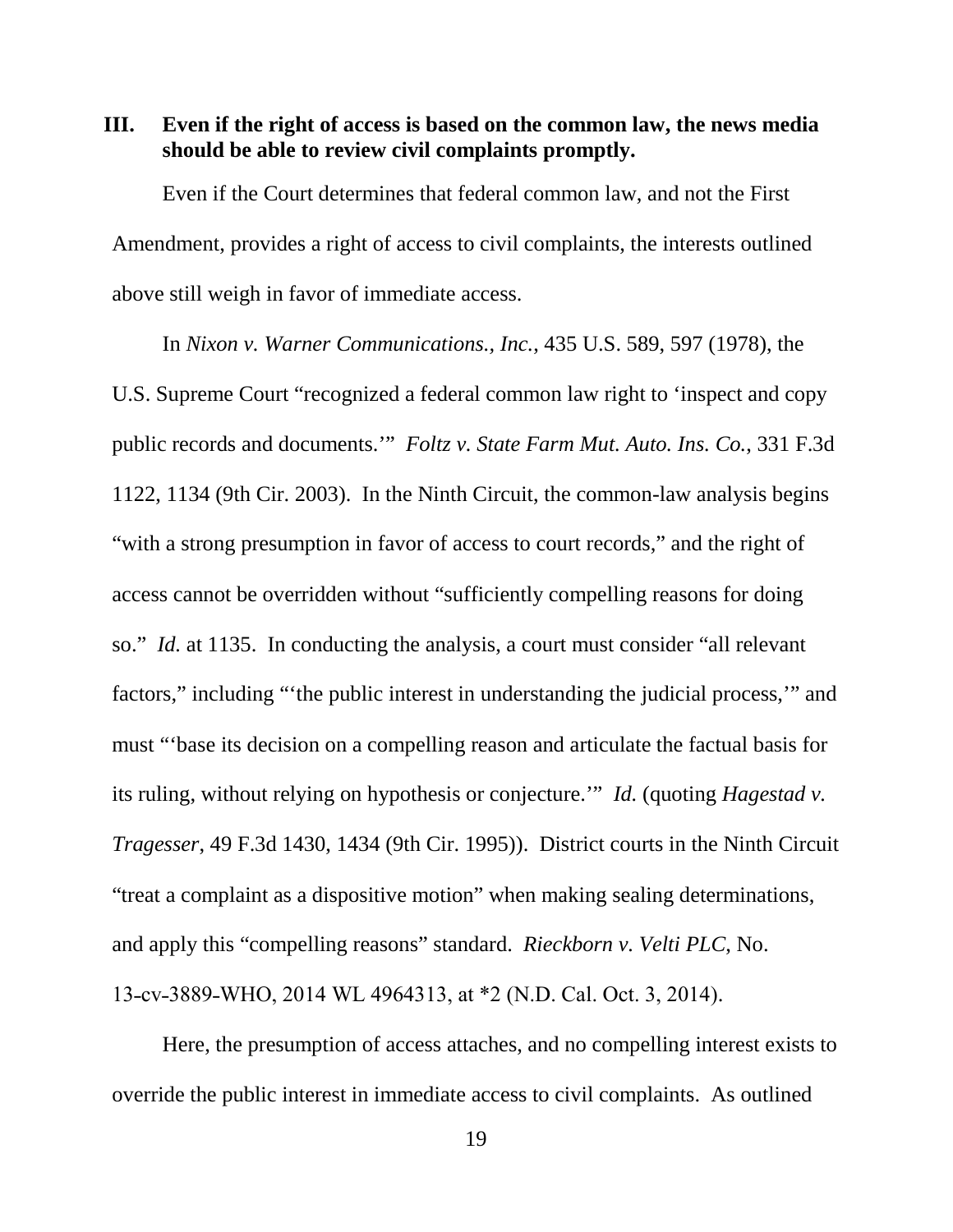above, the public has a strong interest in inspecting civil complaints occupying court dockets and consuming public resources. The press has a powerful interest in producing the most accurate reporting possible, to inform the public debate about legal issues and public controversies. At the same time, the Ventura County Superior Court has no legitimate justification for delaying access. *See Courthouse News Service*, 750 F.3d at 791 (describing "a variety of simple measures" that the Ventura County Superior Court could adopt to provide prompt access to complaints). Therefore, even if the common law provides the right of access, the press and public should have immediate access to civil complaints, and the district court should be reversed.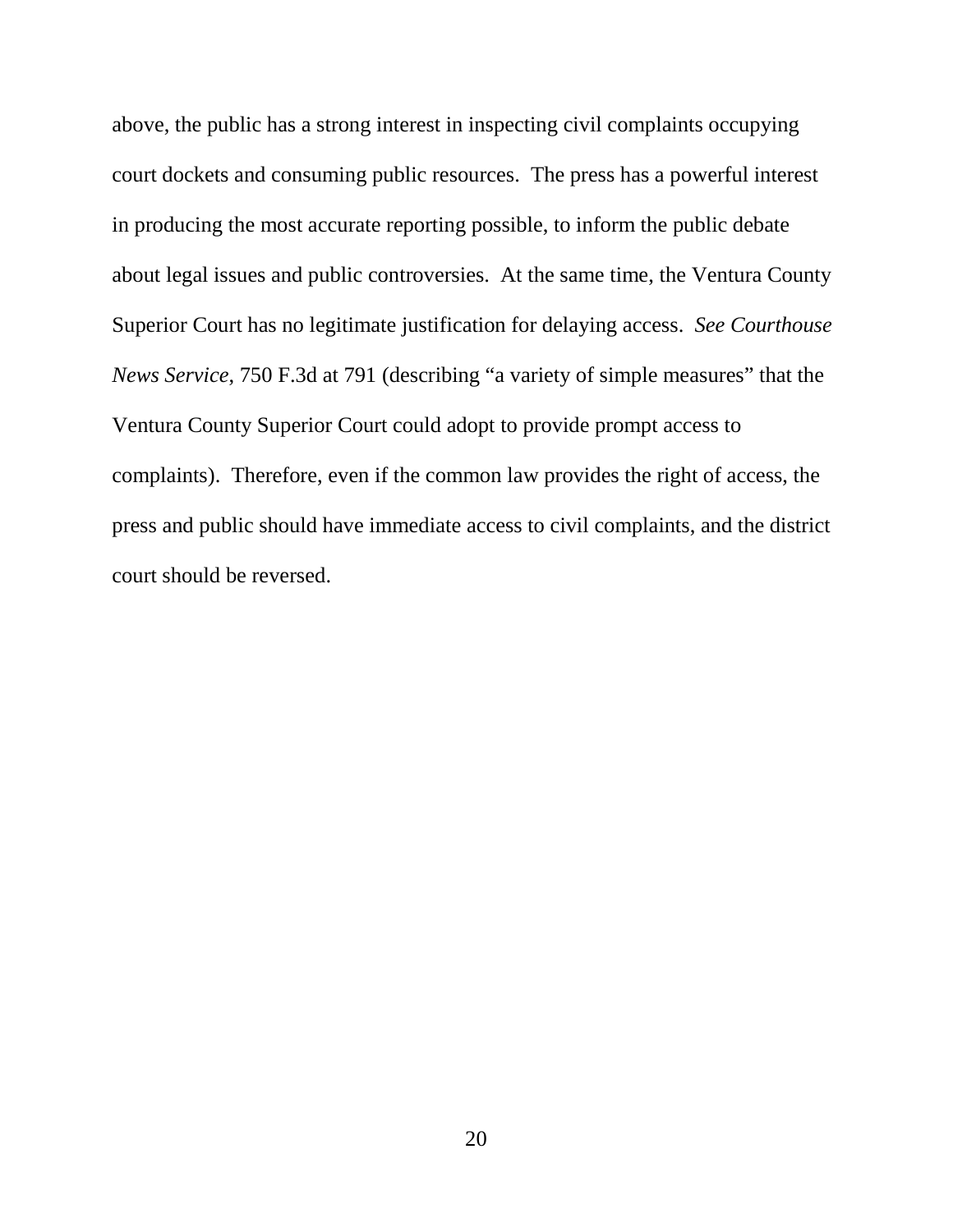### **CONCLUSION**

<span id="page-29-0"></span>For the foregoing reasons, *amici* respectfully request that the Court recognize the First Amendment right of access to civil complaints, which attaches upon filing, and reverse the lower court's dismissal of Plaintiff-Appellant's amended complaint.

Respectfully submitted,

/s/ Bruce D. Brown

Bruce D. Brown, Esq. *Counsel of Record* Gregg P. Leslie, Esq. Tom Isler, Esq. REPORTERS COMMITTEE FOR FREEDOM OF THE PRESS 1101 Wilson Boulevard, Suite 1100 Arlington, VA 22209 (703) 807-2101 bbrown@rcfp.org

\* Additional counsel for *amici* are listed in Appendix B

Dated: November 7, 2014 Arlington, Va.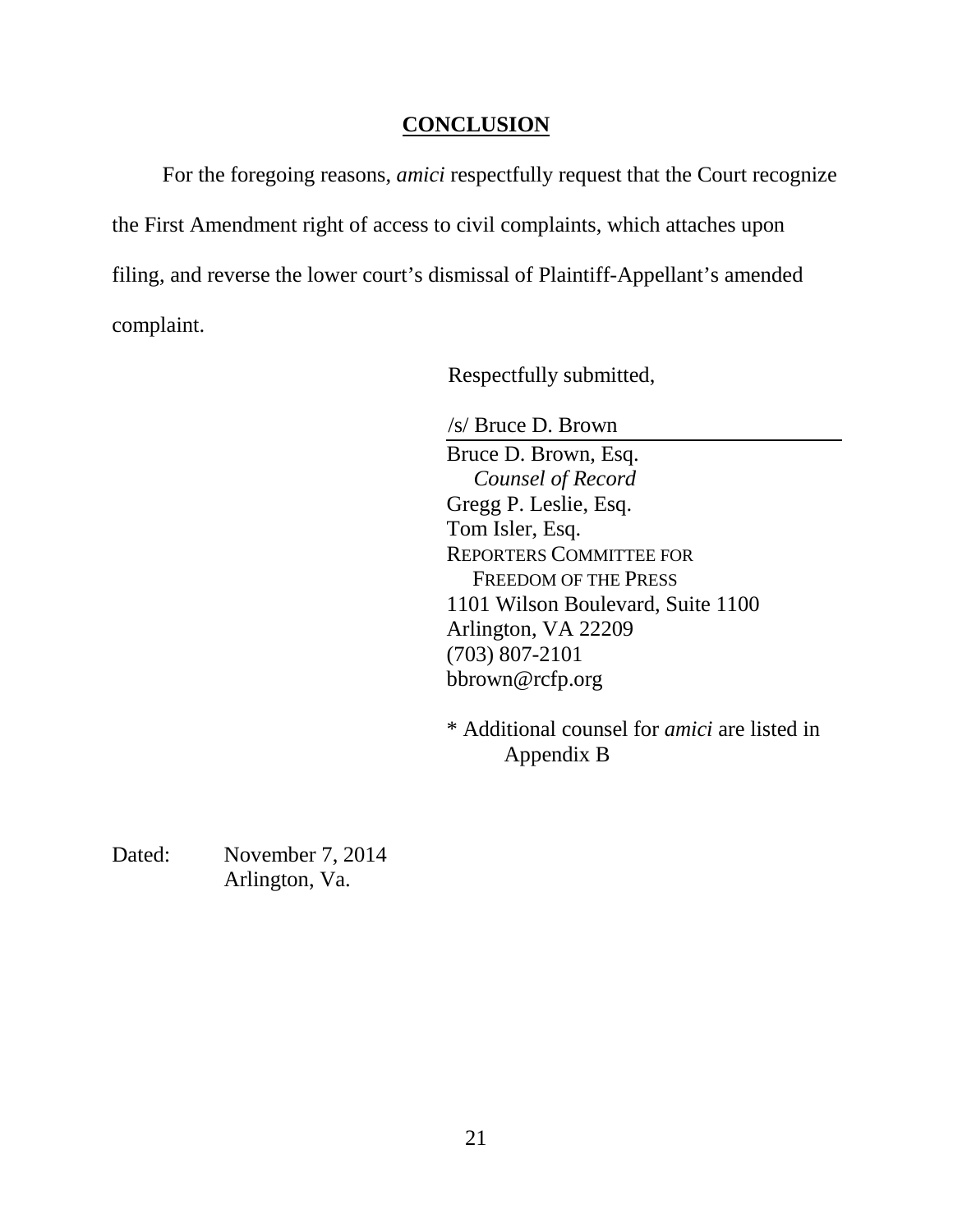## **CERTIFICATE OF COMPLIANCE WITH RULE 32(a)(7)**

- 1. This brief complies with the type-volume limitation of Fed. R. App. P.  $32(a)(7)(B)$  because this brief contains 3,866 words, excluding the parts of the brief exempted by Fed. R. App. P.  $32(a)(7)(B)(iii)$ .
- 2. This brief complies with the typeface requirements of Fed. R. App. P.  $32(a)(5)$  and the type style requirements of Fed. R. App. P.  $32(a)(6)$  because this brief has been prepared in a proportionally spaced typeface using Microsoft Word 2010 in 14-point Time New Roman font.

/s/ Bruce D. Brown Bruce D. Brown, Esq. *Counsel of Record* REPORTERS COMMITTEE FOR FREEDOM OF THE PRESS

Dated: November 7, 2014 Arlington, Va.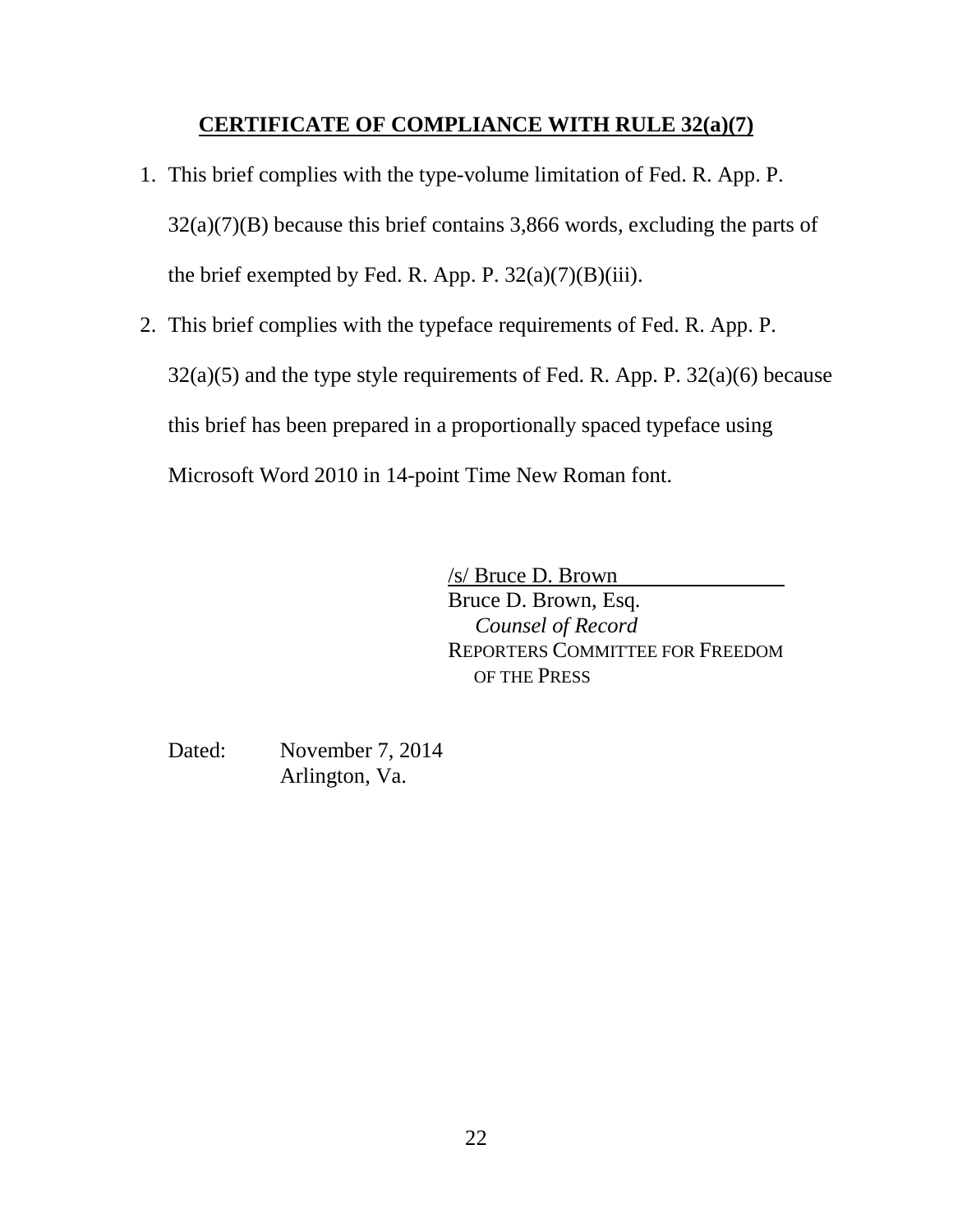### **CERTIFICATE OF SERVICE**

I hereby certify that I electronically filed the foregoing with the Clerk of the Court for the United States Court of Appeals for the Ninth Circuit using the appellate CM/ECF system on November 7, 2014.

I certify that all participants in the case are registered CM/ECF users and that service will be accomplished by the appellate CM/ECF system.

> /s/ Bruce D. Brown Bruce D. Brown, Esq.  *Counsel of Record* REPORTERS COMMITTEE FOR FREEDOM OF THE PRESS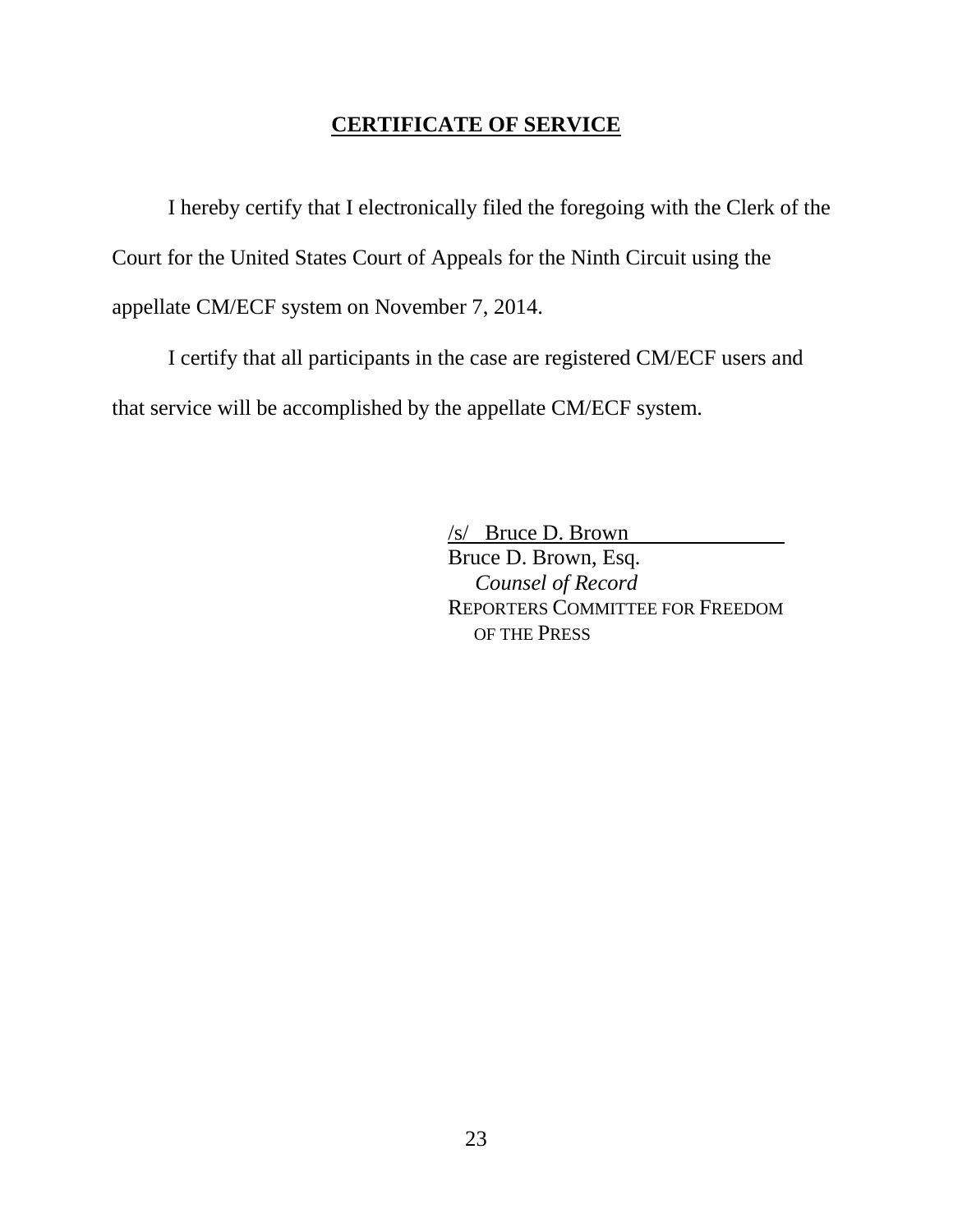#### **APPENDIX A**

#### <span id="page-32-0"></span>**SUPPLEMENTAL STATEMENT OF IDENTITY OF** *AMICI CURIAE*

The Reporters Committee for Freedom of the Press is a voluntary, unincorporated association of reporters and editors working to defend and preserve First Amendment rights and freedom of information interests of the news media. The Reporters Committee has provided representation, guidance, and research in First Amendment and Freedom of Information Act litigation since 1970, and it frequently files friend-of-the-court briefs in significant media law cases.

With some 500 members, American Society of News Editors ("ASNE") is an organization that includes directing editors of daily newspapers throughout the Americas. ASNE changed its name in April 2009 to American Society of News Editors and approved broadening its membership to editors of online news providers and academic leaders. Founded in 1922 as American Society of Newspaper Editors, ASNE is active in a number of areas of interest to top editors with priorities on improving freedom of information, diversity, readership and the credibility of newspapers.

The Associated Press ("AP") is a news cooperative organized under the Notfor-Profit Corporation Law of New York, and owned by its 1,500 U.S. newspaper members. The AP's members and subscribers include the nation's newspapers, magazines, broadcasters, cable news services and Internet content providers. The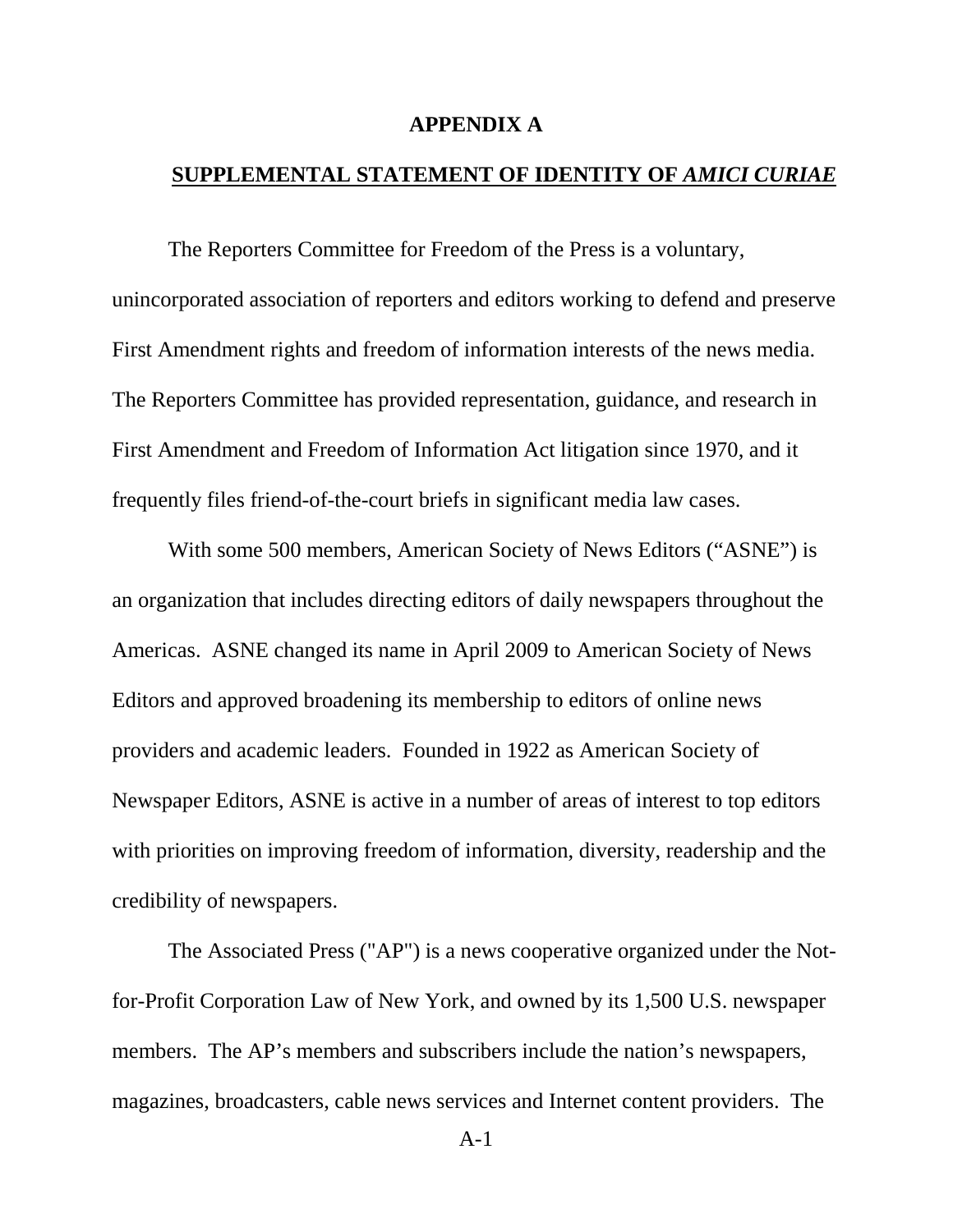AP operates from 300 locations in more than 100 countries. On any given day, AP's content can reach more than half of the world's population.

Association of Alternative Newsmedia ("AAN") is a not-for-profit trade association for 130 alternative newspapers in North America, including weekly papers like The Village Voice and Washington City Paper. AAN newspapers and their websites provide an editorial alternative to the mainstream press. AAN members have a total weekly circulation of seven million and a reach of over 25 million readers.

Bloomberg L.P. operates Bloomberg News, a 24-hour global news service based in New York with more than 2,400 journalists in more than 150 bureaus around the world. Bloomberg supplies real-time business, financial, and legal news to the more than 319,000 subscribers to the Bloomberg Professional service worldwide and is syndicated to more than 1000 media outlets across more than 60 countries. Bloomberg television is available in more than 340 million homes worldwide and Bloomberg radio is syndicated to 200 radio affiliates nationally. In addition, Bloomberg publishes Bloomberg Businessweek, Bloomberg Markets and Bloomberg Pursuits magazines with a combined circulation of 1.4 million readers and Bloomberg.com and Businessweek.com receive more than 24 million visitors each month. In total, Bloomberg distributes news, information, and commentary to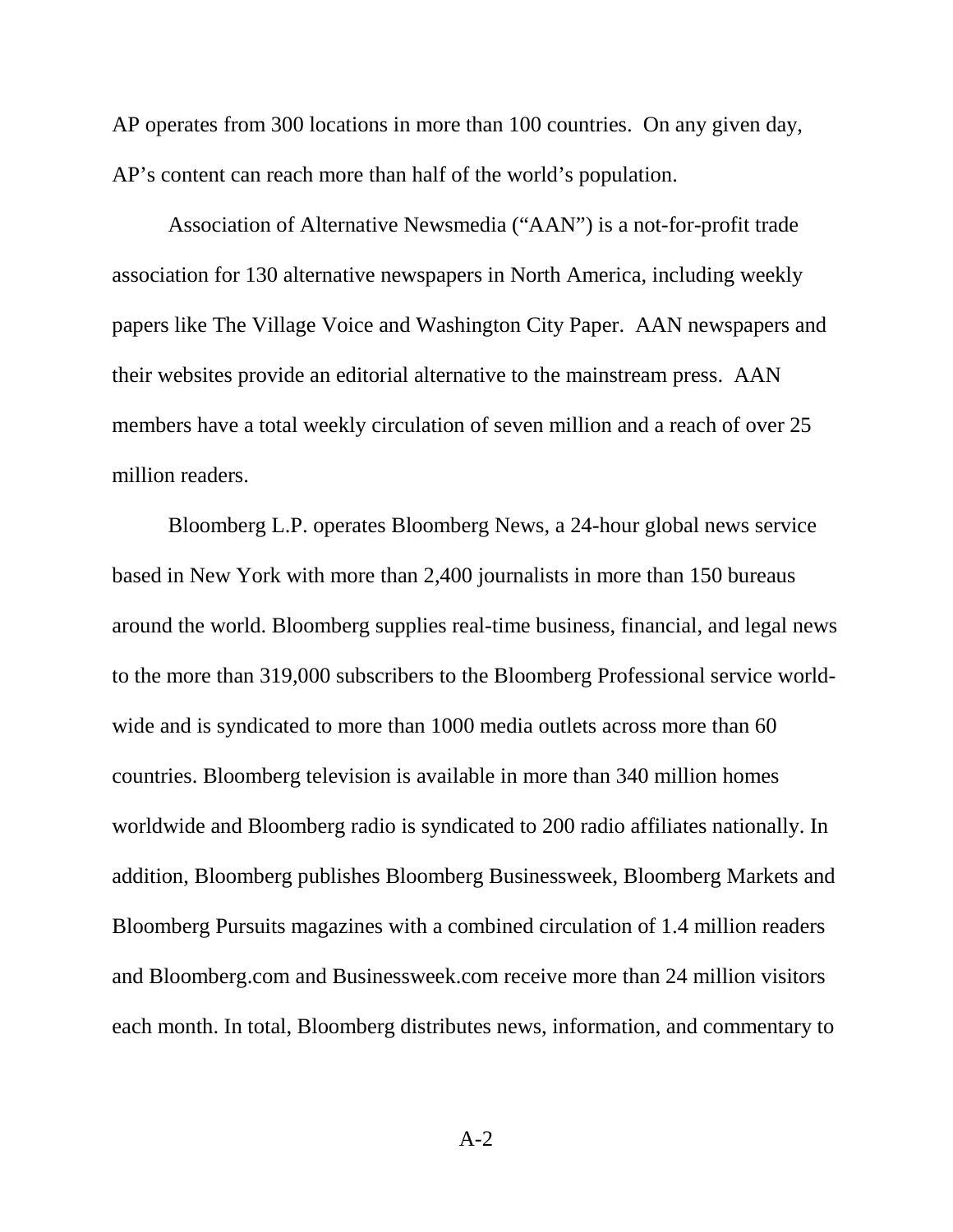millions of readers and listeners each day, and has published more than one hundred million stories.

Dow Jones & Company, Inc., a global provider of news and business information, is the publisher of The Wall Street Journal, Barron's, MarketWatch, Dow Jones Newswires, and other publications. Dow Jones maintains one of the world's largest newsgathering operations, with more than 1,800 journalists in nearly fifty countries publishing news in several different languages. Dow Jones also provides information services, including Dow Jones Factiva, Dow Jones Risk & Compliance, and Dow Jones VentureSource. Dow Jones is a News Corporation company.

The E.W. Scripps Company is a diverse, 131-year-old media enterprise with interests in television stations, newspapers, local news and information websites and licensing and syndication. The company's portfolio of locally focused media properties includes: 19 TV stations (ten ABC affiliates, three NBC affiliates, one independent and five Spanish-language stations); daily and community newspapers in 13 markets; and the Washington-based Scripps Media Center, home of the Scripps Howard News Service.

First Amendment Coalition is a nonprofit public interest organization dedicated to defending free speech, free press and open government rights in order to make government, at all levels, more accountable to the people. The Coalition's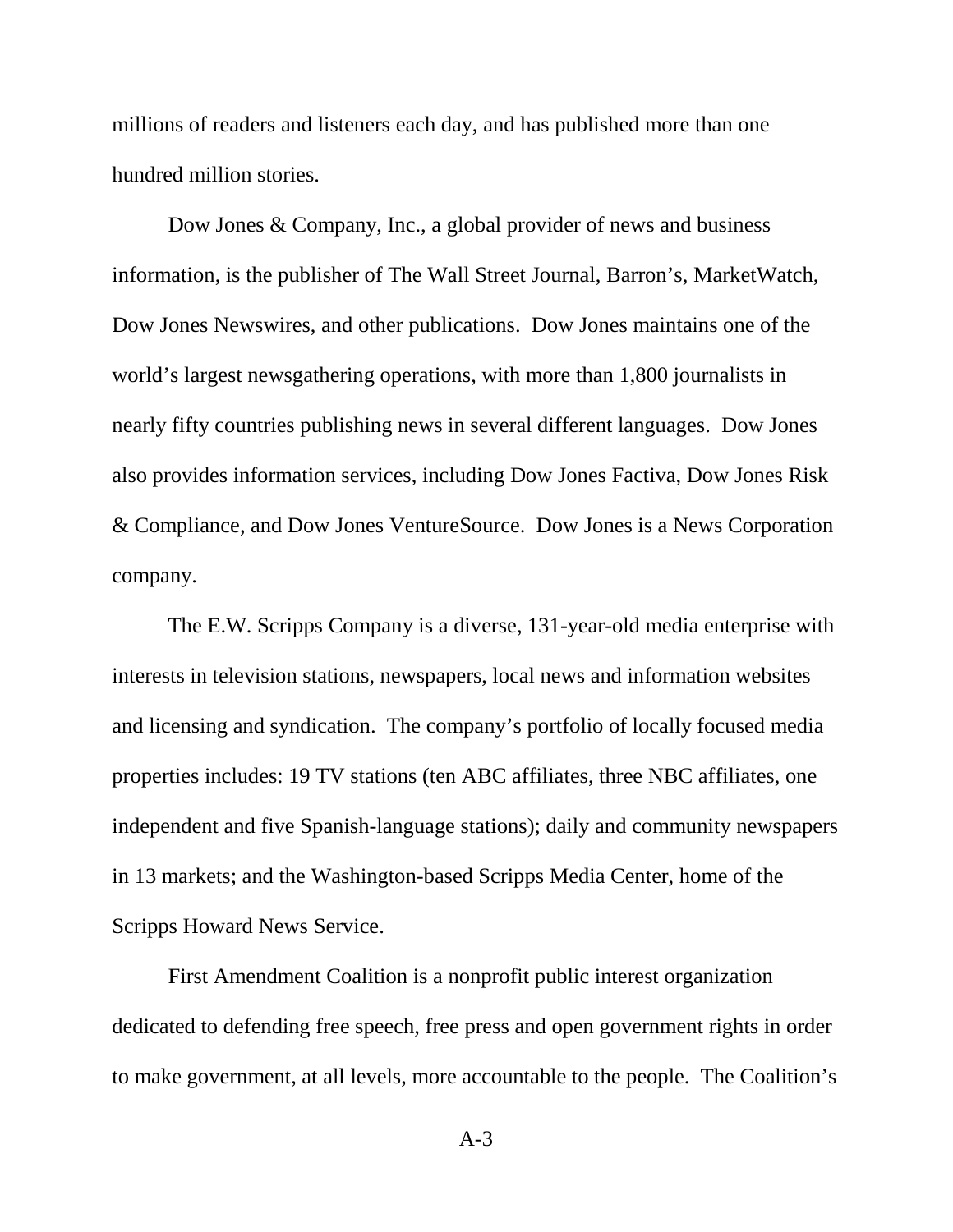mission assumes that government transparency and an informed electorate are essential to a self-governing democracy. To that end, we resist excessive government secrecy (while recognizing the need to protect legitimate state secrets) and censorship of all kinds.

First Look Media, Inc. is a new non-profit digital media venture that produces The Intercept, a digital magazine focused on national security reporting.

Gannett Co., Inc. is an international news and information company that publishes more than 80 daily newspapers in the United States – including *USA TODAY* – which reach 11.6 million readers daily. The company's broadcasting portfolio includes more than 40 TV stations, reaching approximately one-third of all television households in America. Each of Gannett's daily newspapers and TV stations operates Internet sites offering news and advertising that is customized for the market served and integrated with its publishing or broadcasting operations.

Hearst Corporation is one of the nation's largest diversified media companies. Its major interests include the following: ownership of 15 daily and 38 weekly newspapers, including the *Houston Chronicle*, *San Francisco Chronicle* and *Albany (N.Y.) Times Union*; nearly 300 magazines around the world, including *Good Housekeeping*, *Cosmopolitan* and *O, The Oprah Magazine*; 29 television stations, which reach a combined 18% of U.S. viewers; ownership in leading cable networks, including Lifetime, A&E and ESPN; business publishing, including a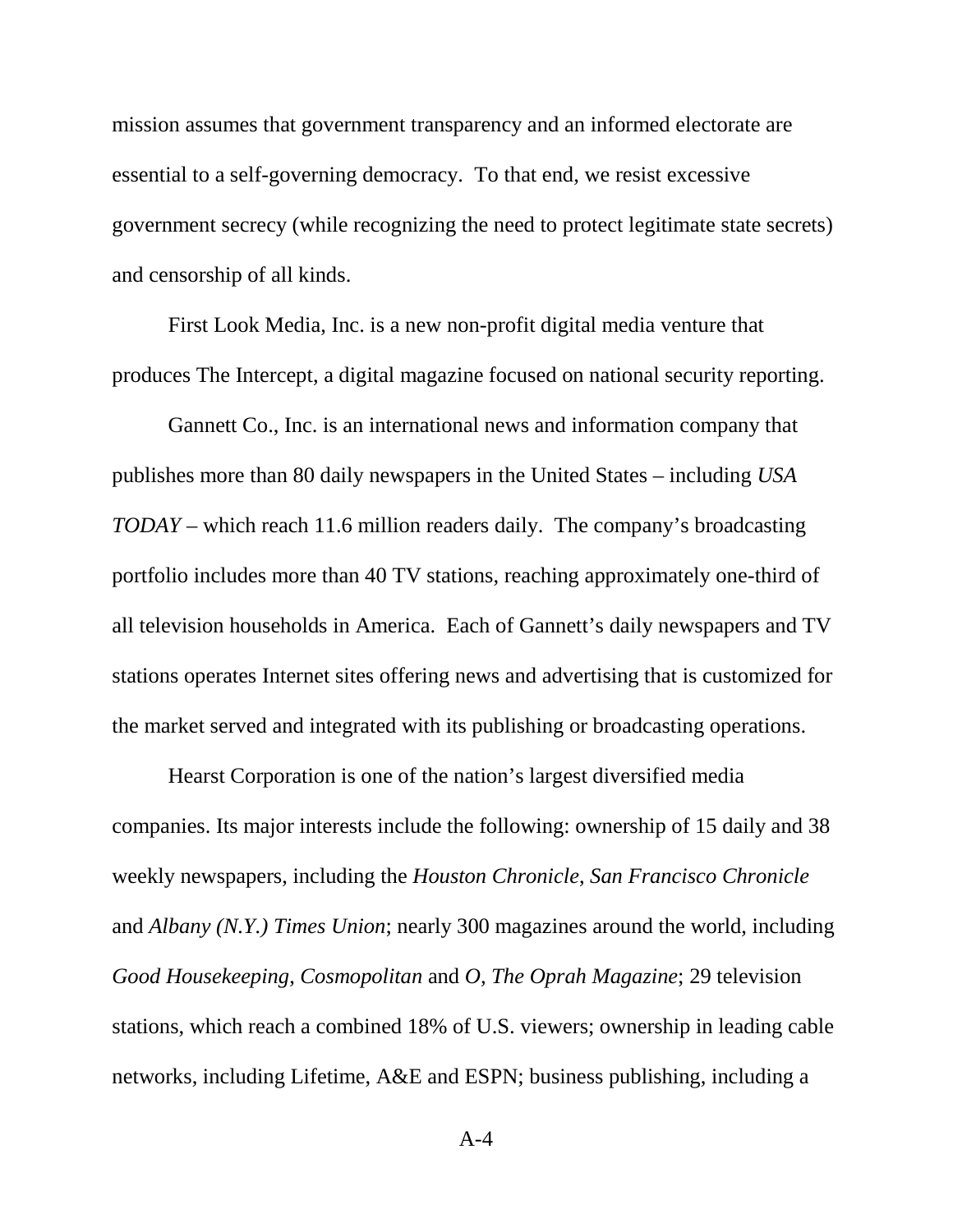joint venture interest in Fitch Ratings; and Internet businesses, television production, newspaper features distribution and real estate.

Los Angeles Times Communications LLC publishes the Los Angeles Times, the largest metropolitan daily newspaper in the country. The Los Angeles Times operates the website www.latimes.com, a leading source of national and international news.

The McClatchy Company, through its affiliates, is the third-largest newspaper publisher in the United States with 29 daily newspapers and related websites as well as numerous community newspapers and niche publications.

MediaNews Group's more than 800 multi-platform products reach 61 million Americans each month across 18 states.

The National Press Photographers Association ("NPPA") is a 501(c)(6) nonprofit organization dedicated to the advancement of visual journalism in its creation, editing and distribution. NPPA's approximately 7,000 members include television and still photographers, editors, students and representatives of businesses that serve the visual journalism industry. Since its founding in 1946, the NPPA has vigorously promoted the constitutional rights of journalists as well as freedom of the press in all its forms, especially as it relates to visual journalism.

New England First Amendment Coalition is a non-profit organization working in the six New England states to defend, promote and expand public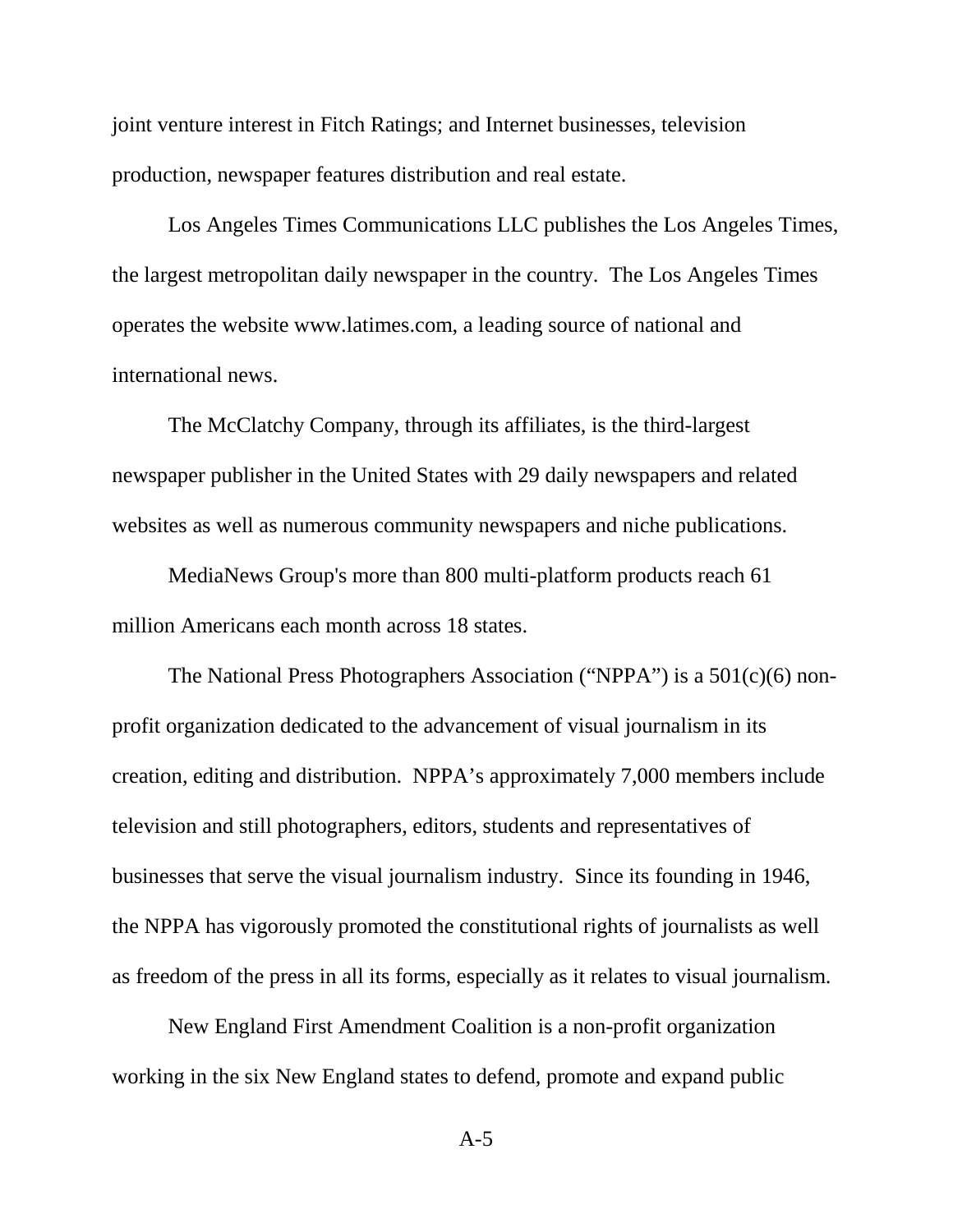access to government and the work it does. The coalition is a broad-based organization of people who believe in the power of transparency in a democratic society. Its members include lawyers, journalists, historians and academicians, as well as private citizens and organizations whose core beliefs include the principles of the First Amendment. The coalition aspires to advance and protect the five freedoms of the First Amendment, and the principle of the public's right to know in our region. In collaboration with other like-minded advocacy organizations, NEFAC also seeks to advance understanding of the First Amendment across the nation and freedom of speech and press issues around the world.

New England Newspaper and Press Association, Inc. ("NENPA") is the regional association for newspapers in the six New England States (including Massachusetts). NENPA's corporate office is in Dedham, Massachusetts. Its purpose is to promote the common interests of newspapers published in New England. Consistent with its purposes, NENPA is committed to preserving and ensuring the open and free publication of news and events in an open society.

The New York Times Company is the publisher of *The New York Times*, *The Boston Globe*, and *International Herald Tribune* and operates such leading news websites as nytimes.com and bostonglobe.com.

The New Yorker is an award-winning magazine of general interest, published weekly in print, digital, and online. Its writers regularly use information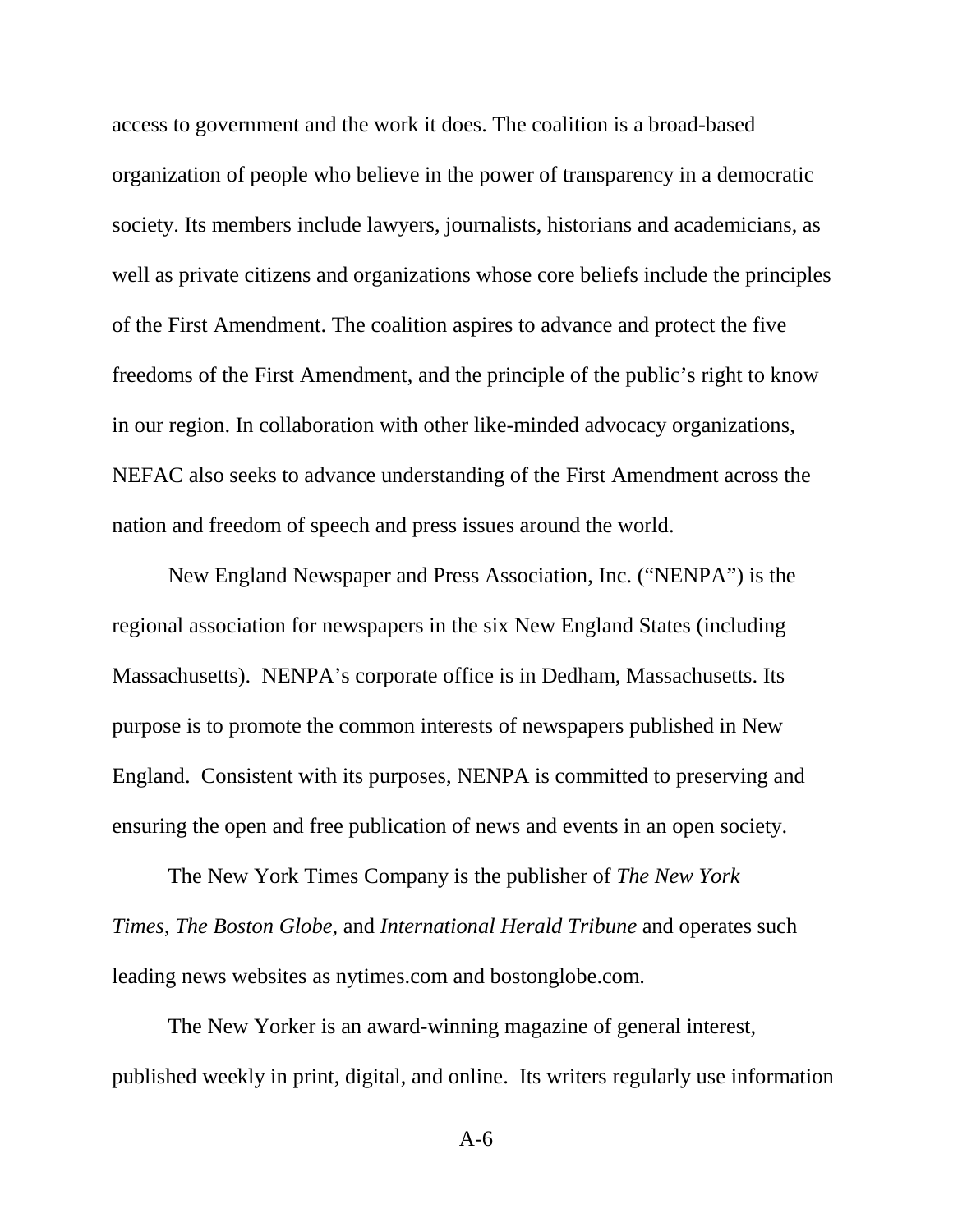provided by sources, confidential and non-confidential, to report on matters of state, national, and international importance.

News Corporation is a global, diversified media and information services company focused on creating and distributing authoritative and engaging content to consumers throughout the world. The company comprises leading businesses across a range of media, including: news and information services, digital real estate services, book publishing, digital education, and sports programming and pay-TV distribution.

The News Guild – CWA is a labor organization representing more than 30,000 employees of newspapers, newsmagazines, news services and related media enterprises. Guild representation comprises, in the main, the advertising, business, circulation, editorial, maintenance and related departments of these media outlets. The News Guild is a sector of the Communications Workers of America. CWA is America's largest communications and media union, representing over 700,000 men and women in both private and public sectors.

North Jersey Media Group Inc. ("NJMG") is an independent, family-owned printing and publishing company, parent of two daily newspapers serving the residents of northern New Jersey: *The Record*(Bergen County), the state's secondlargest newspaper, and the *Herald News* (Passaic County). NJMG also publishes more than 40 community newspapers serving towns across five counties and a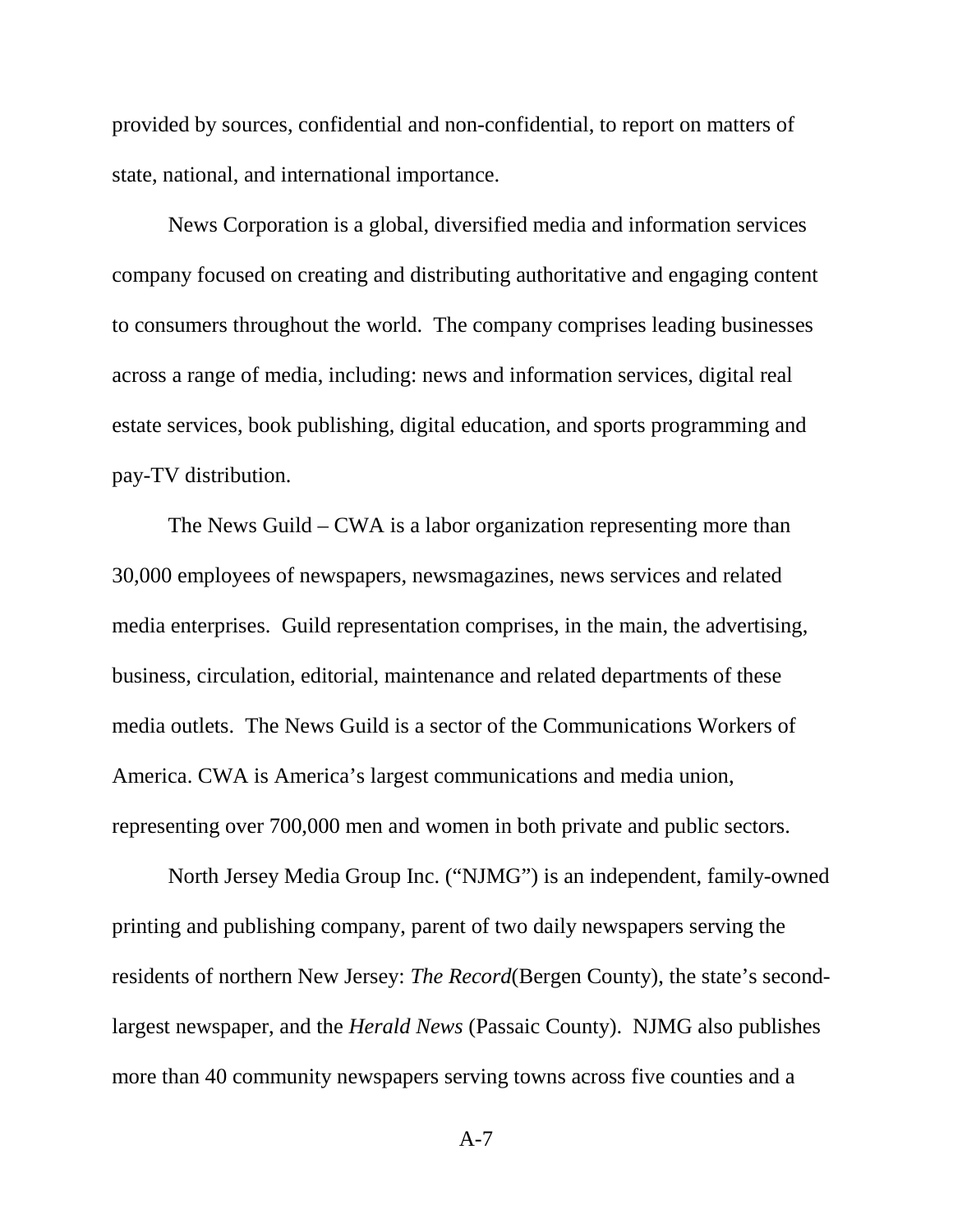family of glossy magazines, including (201) Magazine, Bergen County's premiere magazine. All of the newspapers contribute breaking news, features, columns and local information to NorthJersey.com. The company also owns and publishes Bergen.com showcasing the people, places and events of Bergen County.

Online News Association ("ONA") is the world's largest association of online journalists. ONA's mission is to inspire innovation and excellence among journalists to better serve the public. ONA's more than 2,000 members include news writers, producers, designers, editors, bloggers, technologists, photographers, academics, students and others who produce news for the Internet or other digital delivery systems. ONA hosts the annual Online News Association conference and administers the Online Journalism Awards. ONA is dedicated to advancing the interests of digital journalists and the public generally by encouraging editorial integrity and independence, journalistic excellence and freedom of expression and access.

Radio Television Digital News Association ("RTDNA") is the world's largest and only professional organization devoted exclusively to electronic journalism. RTDNA is made up of news directors, news associates, educators and students in radio, television, cable and electronic media in more than 30 countries. RTDNA is committed to encouraging excellence in the electronic journalism industry and upholding First Amendment freedoms.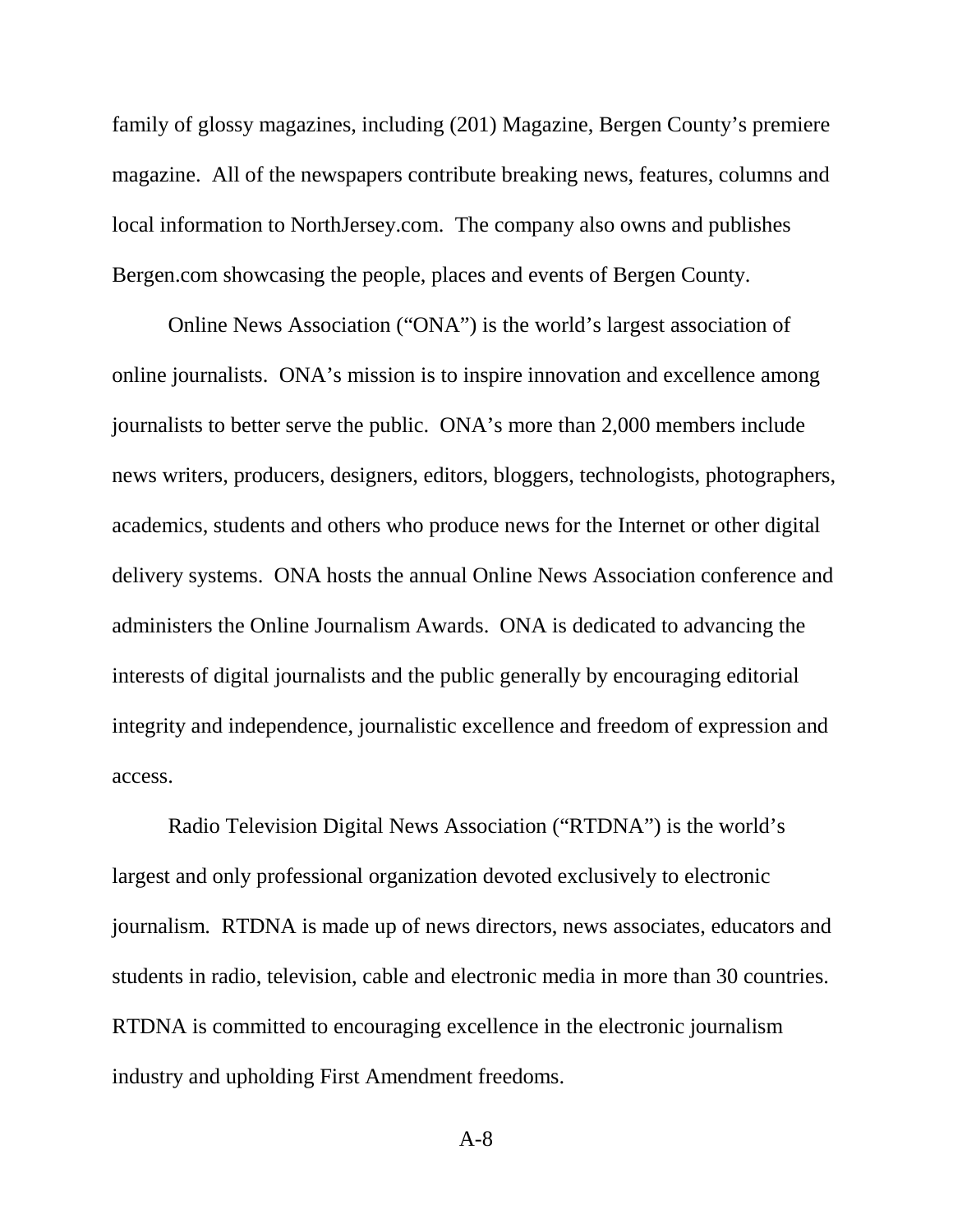The Seattle Times Company, locally owned since 1896, publishes the daily newspaper *The Seattle Times*, together with *The Issaquah Press*, *Yakima Herald-Republic*, *Walla Walla Union-Bulletin*, *Sammamish Review* and *Newcastle-News*, all in Washington state.

Stephens Media LLC is a nationwide newspaper publisher with operations from North Carolina to Hawaii. Its largest newspaper is the *Las Vegas Review-Journal*.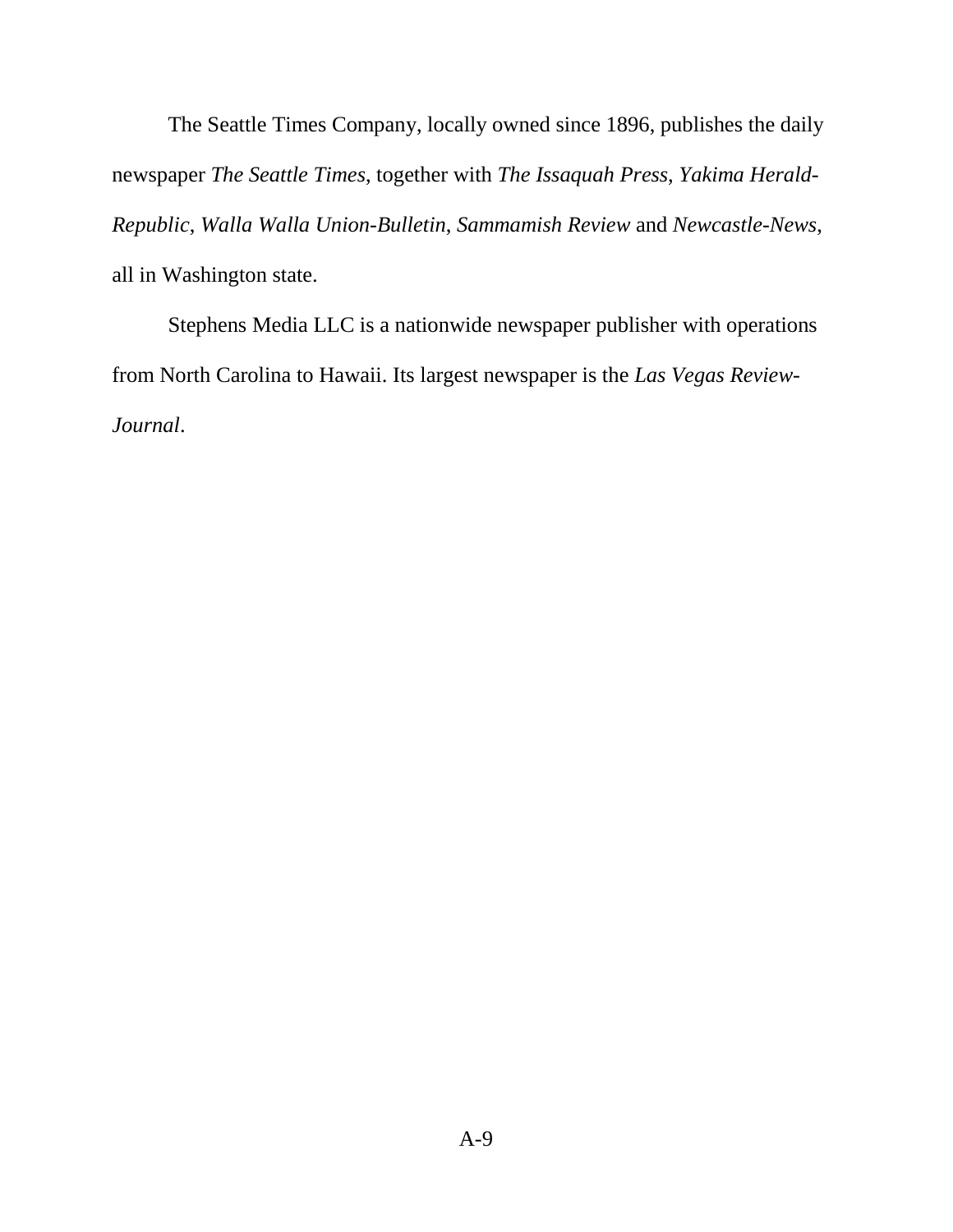#### **APPENDIX B**

#### **ADDITIONAL COUNSEL FOR** *AMICI CURIAE*

<span id="page-41-0"></span>Kevin M. Goldberg Fletcher, Heald & Hildreth, PLC 1300 N. 17th St., 11th Floor Arlington, VA 22209 *Counsel for American Society of News Editors*

Karen Kaiser General Counsel The Associated Press 450 W. 33rd Street New York, NY 10001

Kevin M. Goldberg Fletcher, Heald & Hildreth, PLC 1300 N. 17th St., 11th Floor Arlington, VA 22209 *Counsel for Association of Alternative Newsmedia*

Randy L. Shapiro Global Media Counsel Bloomberg LP 731 Lexington Avenue New York, NY 10022

Mark H. Jackson Jason P. Conti Jacob P. Goldstein Dow Jones & Company, Inc. 1211 Avenue of the Americas New York, NY 10036 *Counsel for Dow Jones & Company, Inc.*

David M. Giles Vice President/ Deputy General Counsel The E.W. Scripps Company 312 Walnut St., Suite 2800 Cincinnati, OH 45202

Peter Scheer First Amendment Coalition 534 Fourth St., Suite B San Rafael, CA 94901

Lynn Oberlander General Counsel, Media Operations First Look Media, Inc. 162 Fifth Avenue 8th Floor New York, New York 10010

Barbara W. Wall Vice President/Senior Associate General Counsel Gannett Co., Inc. 7950 Jones Branch Drive McLean, VA 22107

Jonathan Donnellan Kristina Findikyan Hearst Corporation Office of General Counsel 300 W. 57th St., 40th Floor New York, NY 10019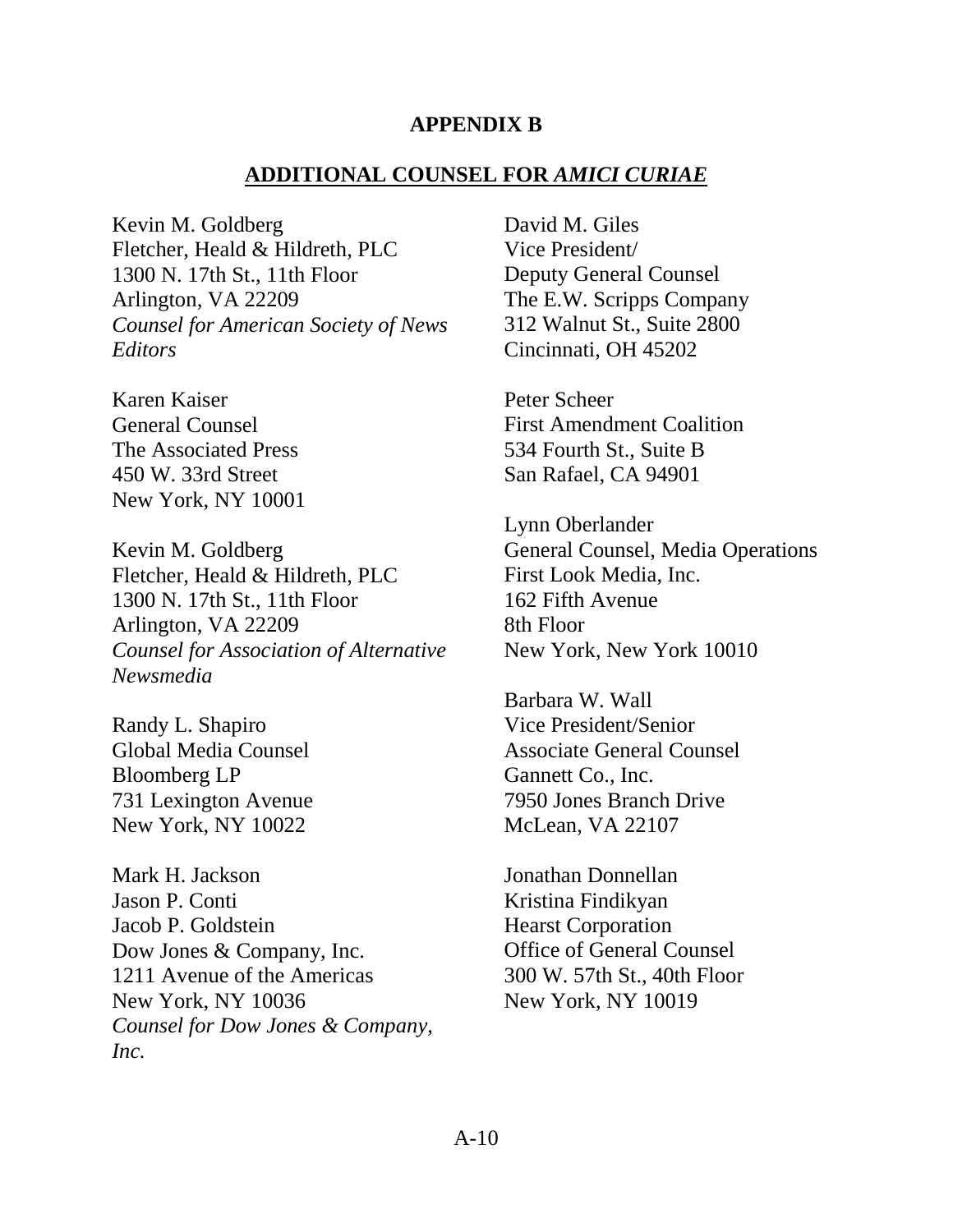Jeffrey Glasser Senior Counsel Los Angeles Times Communications LLC 202 West First Street Los Angeles, CA 90012

Karole Morgan-Prager Juan Cornejo The McClatchy Company 2100 Q Street Sacramento, CA 95816

David S. Bralow General Counsel MediaNews Group 448 Lincoln Highway Fairless Hills, PA 19030

Mickey H. Osterreicher 1100 M&T Center, 3 Fountain Plaza, Buffalo, NY 14203 *Counsel for National Press Photographers Association*

Robert A. Bertsche (BBO #554333) NEW ENGLAND FIRST AMENDMENT COALITION Prince Lobel Tye LLP 100 Cambridge Street Boston, MA 02114

Robert A. Bertsche (BBO #554333) NEW ENGLAND NEWSPAPER AND PRESS ASSOCIATION, INC. Prince Lobel Tye LLP 100 Cambridge Street Boston, MA 02114

David McCraw V.P./Assistant General Counsel The New York Times Company 620 Eighth Avenue New York, NY 10018

Fabio Bertoni General Counsel The New Yorker 4 Times Square New York, NY 10036

Mark H. Jackson News Corporation 1211 Avenue of the Americas New York, NY 10036 *Counsel for News Corporation*

Barbara L. Camens Barr & Camens 1025 Connecticut Ave., NW Suite 712 Washington, DC 20036 *Counsel for The Newspaper Guild – CWA*

Jennifer A. Borg General Counsel North Jersey Media Group Inc. 1 Garret Mountain Plaza Woodland Park, NJ 07424

Michael Kovaka Cooley LLP 1299 Pennsylvania Avenue, NW Suite 700 Washington, DC 20004 *Counsel for Online News Association*

Kathleen A. Kirby